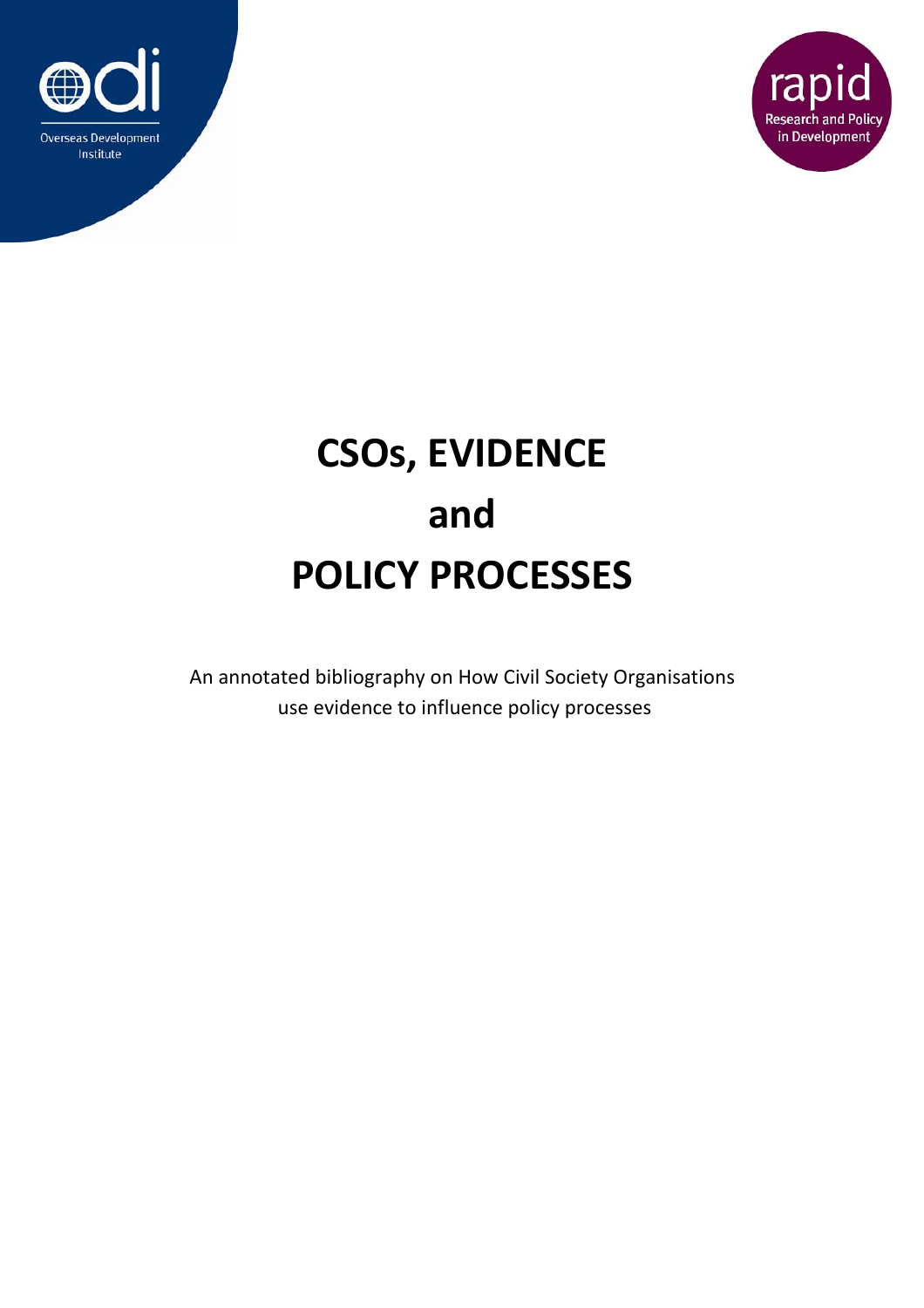Aart Scholte, J., R. O'Brien and M. Williams (1998) The WTO and civil society. CSGR Working Paper 14/98. Warwick, UK: University of Warwick.

Civic groups have undertaken a myriad of initiatives to reinforce, reshape or replace existing rules of world trade. Better links between the World Trade Organization (WTO) and civil society have indeed achieved greater transparency and democracy. But as globalisation intensifies, how can relations between civil society and the WTO be strengthened and formalised?

Anheier, H. K. (2004) Civil society: measurement, evaluation and policy. London, UK: Earthscan. This book argues that civil society can be measured and evaluated through the 'civil society diamond'. The diamond is a complex analytic framework which assesses the 'structure', 'legal/political space', 'values' and 'impact' of civil society within a given country.

Anheier, H., M. Glasius and M. Kaldor eds (2001) Global civil society. Oxford, UK: Oxford University Press.

This book aims to establish an 'island of meaning' on the term 'global civil society': to sufficiently define and explore the idea that it may start to take up a place in the conceptual framework of social science and policy‐making.

Appadurai, A. (1996) Modernity at large:. Cultural dimensions of globalization. Minneapolis, MN, USA: University of Minnesota Press.

This book interprets globalisation as a shift from a civil society where individual identities are bound up in relations to the nation‐state to one which is more fluid and 'translocal'

Bebbington, A. and A. Kopp (1996) Networking and rural development through sustainable forest management: frameworks for pluralistic approaches. Unasylva 49(194), 11‐18.

While some attempts at instituting pluralistic approaches to rural development have been successful, producing stronger links and more equal interactions between government, NGOs and RPOs (rural people's organisations), the majority of these programmes have been characterised by inefficiency and conflict. Typical problems have included competition between theoretically cooperating organisations, and compromised NGO autonomy as governments contracted them to simply implement government programmes. Social capital between organisations seems to be the central element of successful pluralistic collaboration, particularly trust and networks that span across institutional boundaries. Trust, however, may at times be problematic where it has been broken by one of the involved parties, during periods of authoritarian rule for instance

Bebbington, A., A. Kopp and D. Rubinoff (1997) From chaos to strength? Social capital, rural people's organizations and sustainable rural development. Paper presented at the UN FAO Workshop on Pluralism and Sustainable Forestry and Rural Development, 9‐12 December. Rome, Italy: FAO. The debates on pluralism, institutions, and other related terms are based on three stages: First, in academia, theoretical frameworks have been developed within which the theme of institutions can be integrally linked to the analysis of economic and political development. The two that stand out are: (i) the work on institutions and economic performance associated with Douglas North (1990) and (ii) work on social capital and economic development associated with Robert Putnam (1993). Secondly, changing macroeconomic strategies fueled interest in institutions. Thirdly, the field realities encountered by development practitioners have driven an interest in pluralist strategies. This paper aims to build on part of these discussions, in particular those linked to social capital, sustainability and rural peoples' organisations. It first discusses the linkages between social capital, institutional pluralism and frameworks for sustainable development; it then asks more specifically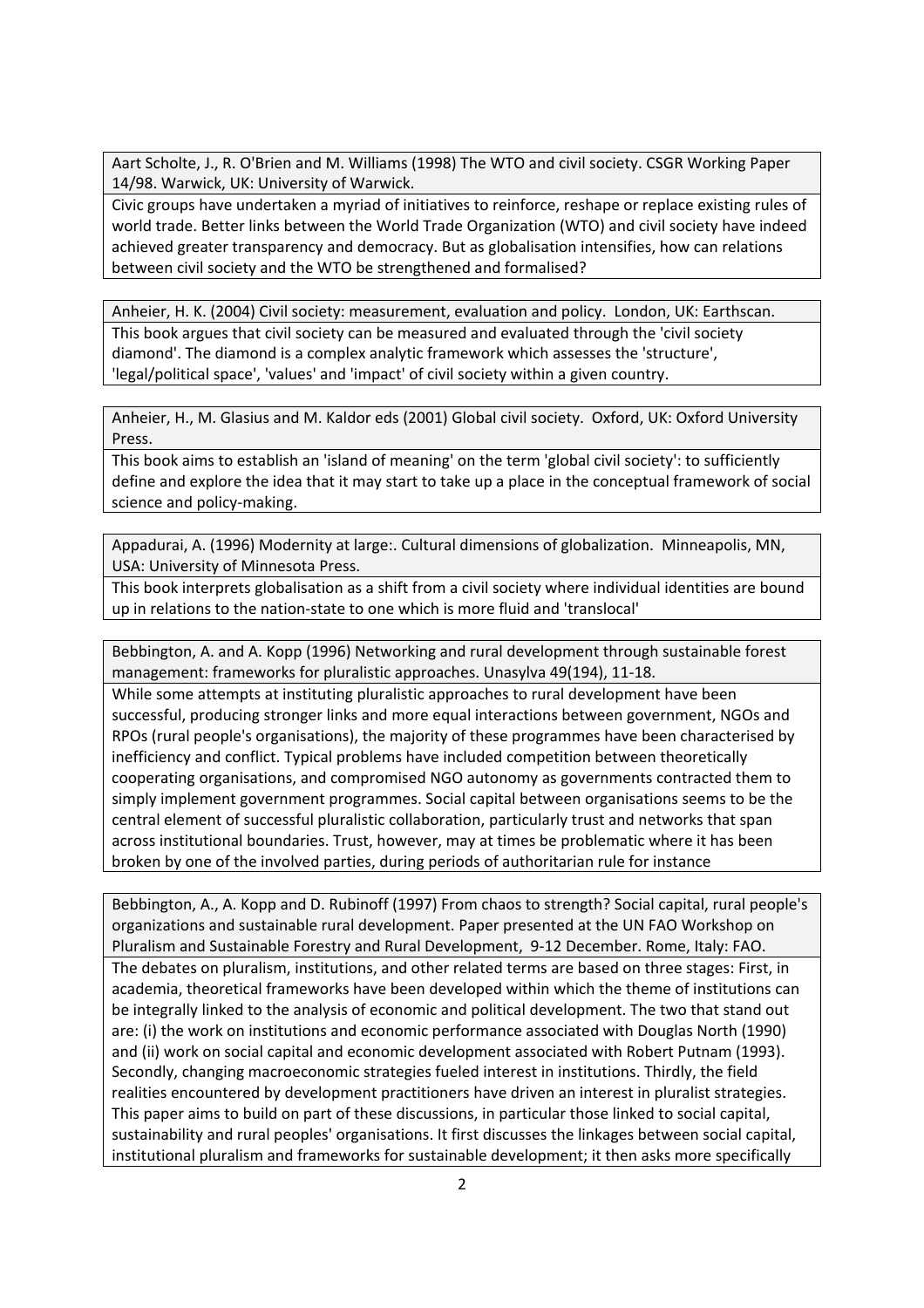what role rural peoples' organisations in particular might play in fostering sustainable resource use and poverty alleviation within such pluralistic environments.

Bellah, R., R. Madsen, W. Sullivan, A. Swidler, and S. Tipton (1985) Habits of the heart: individualism and commitment in American life. Berkley, CA, USA: University of California Press. This book argues that moral reasoning in America is somewhat incoherent and that individuals currently strive for both individual success and community life in a way that is difficult to reconcile

BOND (2004) Background to working group on civil society. This resource can be found at: http://www.bond.org.uk/wgroups/civils/index.html

Brinkerhoff, D. and A. Goldsmith (2002) How citizens participate in macroeconomic policy: international experience and implications for poverty reduction. World Development 31(4), 685‐701. Many developing and transitioning countries have difficulty sticking to sound macroeconomic policy. International donors are pushing recipient countries to forge a public consensus on macroeconomic policy as a means to enhance sustainability and impacts on the poor. Finance and budget officials, central bank staff, and economic policy‐makers, however, often assume that citizens cannot understand or contribute to macroeconomic policy. Yet the poor often do not trust the government to make the right decisions for them. How can citizen participation help bridge this gap? Based on a review of international experience, the paper explores this question, and identifies how development administrators can employ civic participation in macroeconomic policy. The discussion highlights where citizens have the greatest options for participation, and notes the impacts that participation can have on fostering policies and outcomes that target poverty reduction

Brock, K. and R. McGee (2004) Mapping trade policy: understanding the challenges of civil society participation. IDS Working Paper 225. Brighton, UK: IDS.

When civil society actors attempt to participate in the trade arena they often find that they are confronted with technical complexity, structural inequality and powerful pre‐set agendas. Despite these obstacles, new pro‐poor alliances are being created around trade policy which offer some cause for optimismThis resource can be found at:

http://www.ntd.co.uk/idsbookshop/details.asp?id=805. Last accessed 4/8/2009

Brown, L. D. (2000) Practice-research engagement and civil society in a globalising world. Johannesburg, South Africa: CIVICUS and Cambridge, MA: Hauser Center for Nonprofit Organizations.

This book aims to provide an overview on the role of civil society organisations in a changing and ever-shrinking world. It aims to outline questions and issues for promoting engagement between practitioners and researchers in this sector. Chapter 5 examines the legitimacy of CSOs and their influence on policy.

Bush, R. (2004) Civil society and the uncivil state: land tenure reform in Egypt and the crisis of rural livelihoods. Civil Society and Social Movements Programme Paper 9. Geneva, Switzerland: UNRISD.

This paper examines the impact of recent changes in the relationship between landowners and tenants in Egypt. Looking at Law 96 of 1992, which revoked rights of tenure which had been a hallmark of President Gamal Abdel Nasser's social revolution, the author explores the links between economic liberalisation on one hand, and political liberalisation on the other, as they relate to rural Egypt. The central argument is that the declared intentions of the government and donors (the United States Agency for International Development ‐ USAID ‐ and the World Bank in particular) to promote political liberalisation and the role of rural civil society, have had the opposite effects on rural people in Egypt.This resource can be found at: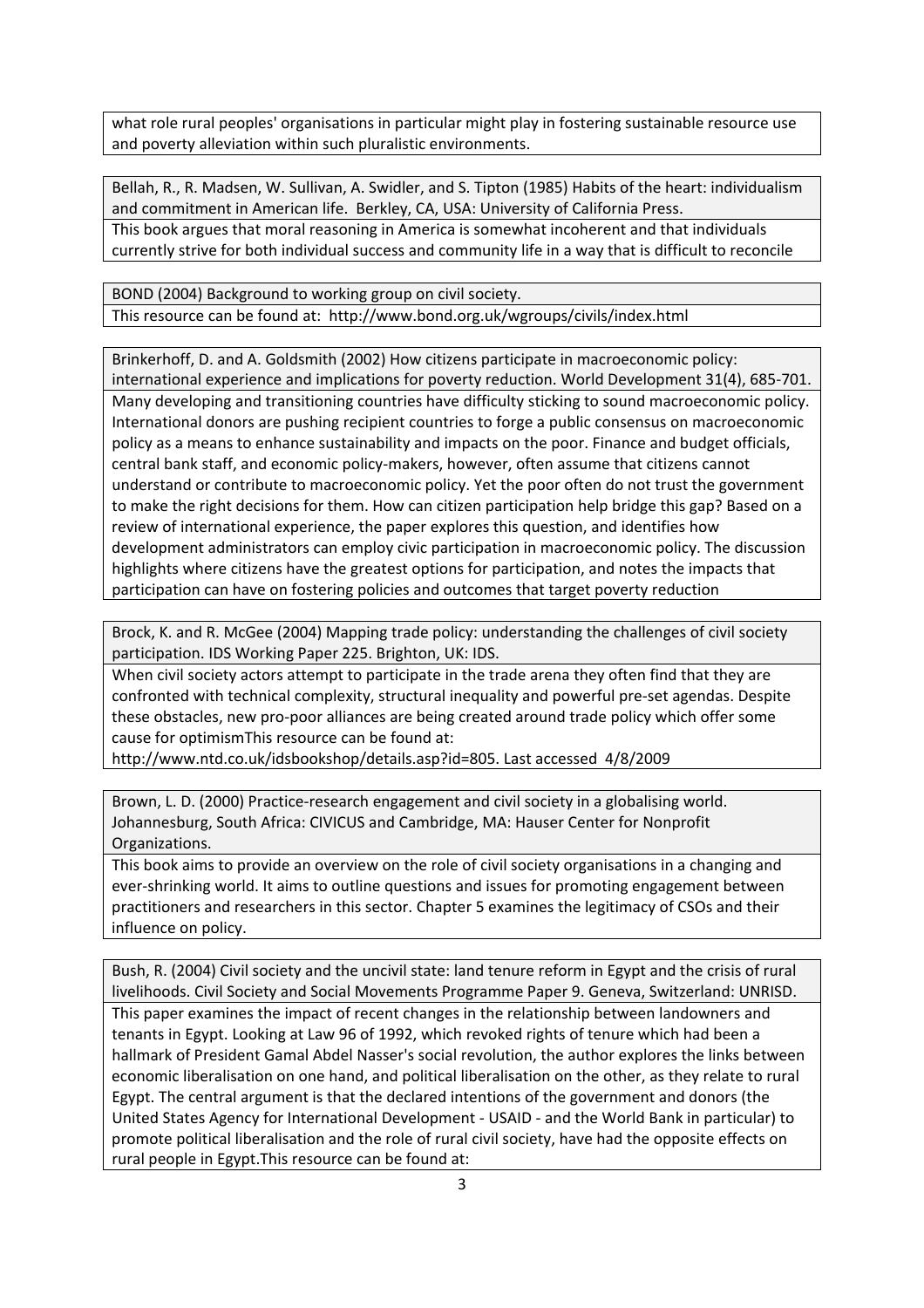http://www.unrisd.org/unrisd/website/document.nsf/0/752BA19D99154FF1C1256EC300429549?O penDocument. Last accessed 4/8/2009

Candland C. and S. Nurjanah (2004) Women's empowerment through Islamic organizations: the role of Indonesia's Nahdlatul Ulama in transforming the government's birth control program into a family welfare program. Case Study prepared for the World Faiths Development Dialogue Workshop. New Delhi, India.

Carneiro, C. (2004) Civil society participation in multilateral institutions: the case of dispute settlement within the World Trade Organization. Paper presented to ISTR Sixth International Conference on Contesting Citizenship and Civil Society in a Divided World. Toronto, Canada: Ryerson University and York University.

Throughout Asia, religious associations and religiously motivated individuals operate thousands of associations involved in community development. Muslims make significant financial and professional contributions to social welfare activities through Islamic associations. These contributions go well beyond a Muslim's individual obligation to aid poor through zakat [a tax on wealth for distribution to the poor]. Some of these associations are important agents for social change. In many countries, as in Pakistan, these associations established significant numbers of schools and taught a significant portion of the population. In others, as in Indonesia, they have helped to determine whether women learn about their reproductive health, about sexually transmitted diseases, and other sex and reproduction related issues, or not. Some of these associations are more effective than others in educating and empowering women. It is important to know how the more effective associations operate, what the motivations of those who lead them and those who participate in them are, how they empower women, and how they differ from other programmes, including government programmes. This study focuses on the work of the Nahdlatul Ulama, the world's largest Muslim association, and its two women's associations, Muslimat NU and Fatayat NU.This resource can be found at: http://atlas‐conferences.com/c/a/m/k/07.htm. Last accessed 4/8/2009

Cheng Lo, R. (2003) The role of civil society in development processes: a multi‐stakeholder dialogue. ISTRA report on the Fourth Regional ISTR‐LAC Conference, San José. Costa Rica: ISTRA. This conference report summarises the contributions of 100 researchers from 15 Latin American countries, the United States and the Netherlands. The main concerns of the conference were conceptualising the 'third sector' and 'civil society', and understanding the political, ideological and methodological implications of using these concepts in social science research

Comaroff, J. and J. Comaroff eds (1999) Civil society and the political imagination in Africa: critical perspectives. University of Chicago Press. Chicago, IL, USA: University of Chicago Press. This collection explores the diverse, unexpected and controversial ways in which the idea of civil society has recently entered into populist politics and public debate throughout Africa

Cooley, A. and J. Ron (2003) The NGO scramble: organisational insecurity and the political economy of transnational action. International Security 27(1), 5‐39.

Scholarly assessments of transnational actors are largely optimistic, suggesting they herald an emerging global civil society comprising local civic groups, international organisations (IOs) and international nongovernmental organisations (INGOs). This new civil society, moreover, is widely assumed to rest upon shared liberal norms and values that motivate INGO action and explain their supposedly benign influence on international relations. Although not entirely misplaced, this view does not adequately address the organisational insecurity, competitive pressures, and fiscal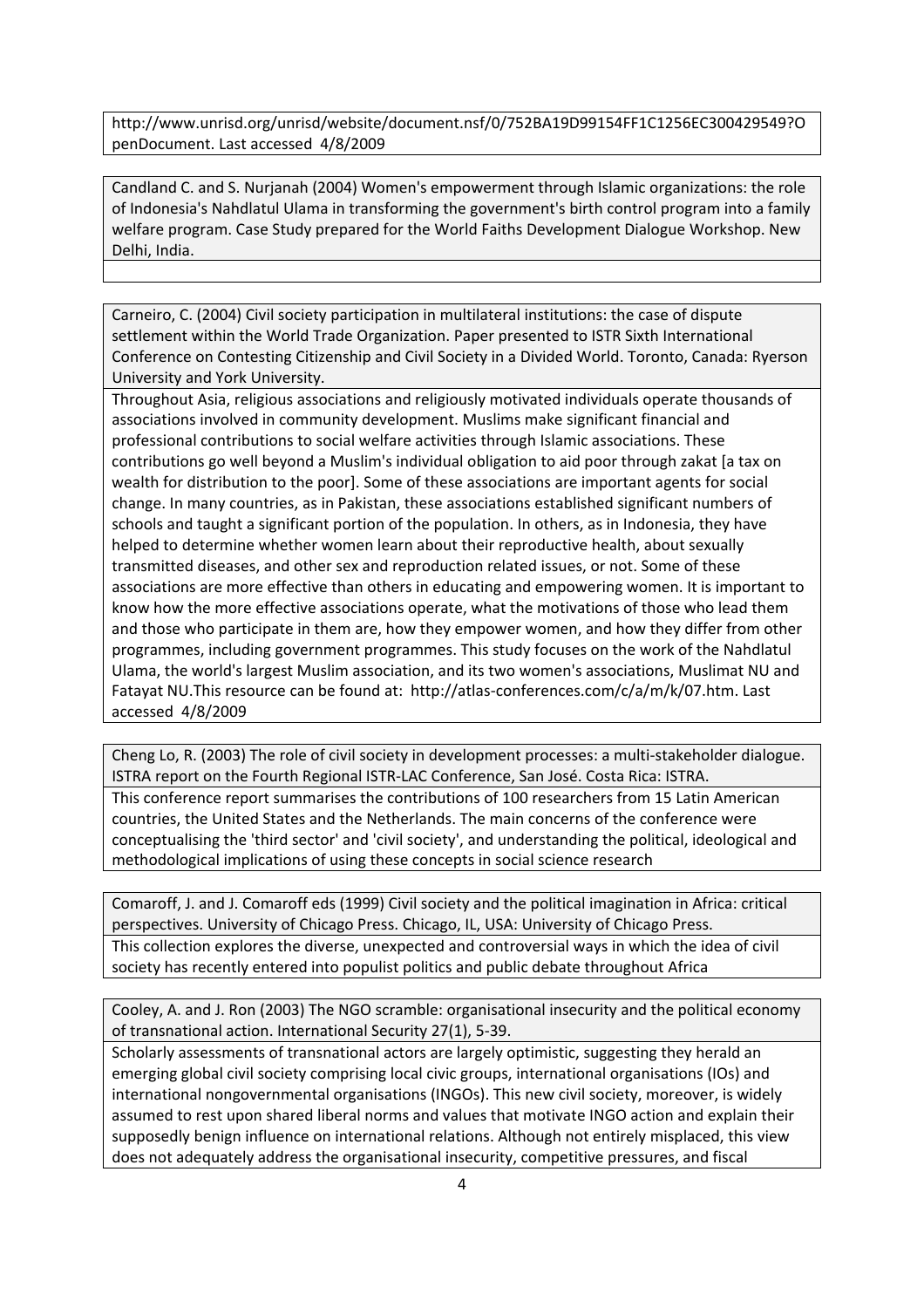uncertainty that characterise the transnational sector. Powerful institutional imperatives can subvert IO and INGO efforts, prolong inappropriate aid projects, or promote destructive competition among well-meaning transnational actors. Attempts by IOs and INGOs to reconcile material pressures with normative motivations often produce outcomes dramatically at odds with liberal expectations.

Cornwall, A. and J. Gaventa (2001) From users and choosers to makers and shapers: repositioning participation in social policy. IDS Working Paper 127. Brighton, UK: IDS.

The concept of 'social citizenship' is much bandied about, but what does it mean? Is it utopian to think the poor can be meaningfully involved in shaping social policies? Is it time to go beyond treating those on the receiving end of social policies as passive recipients and assert instead their right to participation?

Coston, J. (1998) A model and typology of government‐NGO relationships. Nonprofit and Voluntary Sector Quarterly 27(3), 358‐82.

Building on the literature in the area, this model defines eight possible relationship types based on several dimensions: government's position toward institutional pluralism, the relative balance of power, and the degree of formality.

Court, J. and J. Young (2003) Bridging research and policy: insights from 50 case studies. ODI Working Paper 213. London, UK: ODI.

As part of the first phase of the three‐year Global Development Network (GDN) Bridging Research and Policy project, the Overseas Development Institute was responsible for the collection and analysis of 50 summary case studies on research‐policy linkages in developing countries. This paper reports on the process, findings and implications of the case studies work. The case studies were designed to capture existing experiences and relate them to streams in the literature, and to identify specific hypotheses for further investigation in the second phase of the project. In terms of crosscutting analysis, the cases have been examined to address the question: why are some ideas that circulate in the research/policy arenas picked up and acted on, while others are ignored and disappear?This resource can be found at:

http://www.odi.org.uk/Rapid/Publications/Documents/WP213.pdf

Court, J., I. Hovland and J. Young (2005) Bridging research and policy: evidence and the change process. ITDG Publishing.

Better use of research-based evidence in development policy and practice can help save lives, reduce poverty and improve the quality of life. Based on theoretical and case study research, this book presents a cohesive framework and identifies the range of factors that determine whether research‐based and other forms of evidence are likely to be adopted by policy‐makers and practitioners. It concludes with suggestions for how researchers can maximise their chances of policy influence.

Dhaliwal, M. (2001) Community action ‐ mobilising NGOs and CBOs. In C. Green et al. Handbook on access to HIV‐related treatment. Brighton, UK: International HIV/AIDS Alliance.

Health systems are under-funded and overburdened in many developing countries. Nongovernmental and community‐based organisations (NGOs/CBOs), individuals and families are key providers of HIV treatment and care. The need for treatment is rising as increasing numbers of people become infected. What support will NGOs, CBOs and groups of people living with HIV/AIDS need to address this growing demand?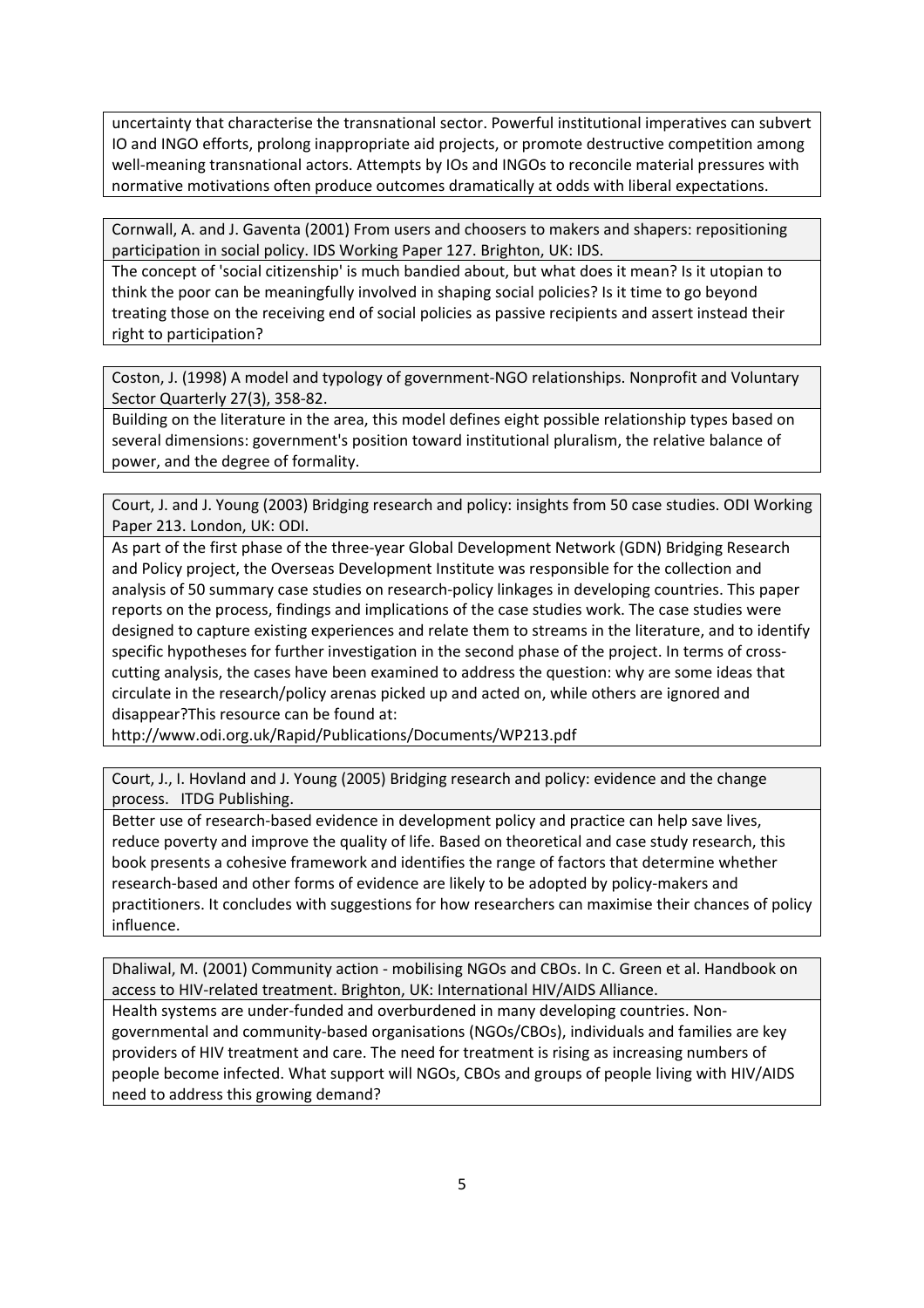Dias, J. (2004) Generosity comes from the strength of the waters: case study on the socio‐ educational activity of the Terreiro Ilê Axé Omin Funkó. Case study for WFDD. Birmingham, UK. The different traditions of Candomblé believe that the universe has two places, two great parts to it. One is the space of the living, of us human beings, and another which is the place belonging to the enchanted ones: the caboclos, the inquices, the deities, the voduncis and the ancestors. The religion allows communication to take place between the parts of the universe, each of which has its own aims. Human beings need to communicate with the world of the enchanted ones in order to live better. It is this continual communication which gives strength to life in society, to the existence of the living ones.

Driscoll, R., K. Christiansen and S. Jenks (2004) An overview of NGO participation in PRSPs. ODI Consultation for CARE International. London, UK: ODI.

NGO participation in poverty monitoring is attracting a lot of attention and encouragement by donors as PRSPs move into the implementation phase. There are widespread examples of local, national and international NGOs moving into monitoring roles. Christian Aid officers in Mali carried out a project to build the capacity of their Malian partners in monitoring aid quality. Uganda's Debt Network is helping combat corruption in Uganda through engaging in a budget monitoring process. In some cases governments are promoting the involvement of civil society in monitoring and setting up appropriate institutions; for example the Government of Mozambique invited CSOs to develop plans for monitoring implementation.This resource can be found at:

http://www.careinternational.org.uk/4007/community‐organisation/overview‐of‐ngo‐participation‐ in‐prsps‐poverty‐reduction‐strategy‐papers.html. Last accessed 4/8/2009

Edwards, M. (1998) Nailing the jelly to the wall: NGOs, civil society and international development. London, UK: BOND.

This paper attempts to explain how the slippery concept of civil society actually makes a contribution to international development. Describing civil society as: 'the arena in which people come together to pursue the interests they hold in common ‐ not for profit or political power, but because they care enough about something to take collective action'This resource can be found at: http://www.futurepositive.org/docs/JELLY.doc. Last accessed 4/8/2009

Edwards, M. (1999) NGO performance ‐ what breeds success? New evidence from South Asia. World Development 27, 361‐74.

What is the best way for non-government organisations (NGOs) to make a lasting impact on poverty? This paper summarises the findings of recent research into the impact, sustainability and cost-effectiveness of two NGOs in India and two projects implemented by Save the Children Fund-UK in Bangladesh. The factors determining performance are explored through the interaction of organisational decisions with the external context. Although these interactions are complex and dynamic, some clear conclusions emerge. Making a difference to livelihoods and capacities among poor people depends on NGO successes in fostering autonomous grassroots institutions and linking them with markets and political structures at higher levels. These conclusions question the current predilection among donor agencies to fund large‐scale NGO service delivery.

Edwards, M. (2004) Civil society. Cambidge, UK: Polity Press.

This book gives an overview of major theories and debates on 'civil society', asking whether civil society is really the 'big idea' for social change in 21st century, or whether it is a confused, corrupted notion that has simply been captured by elites.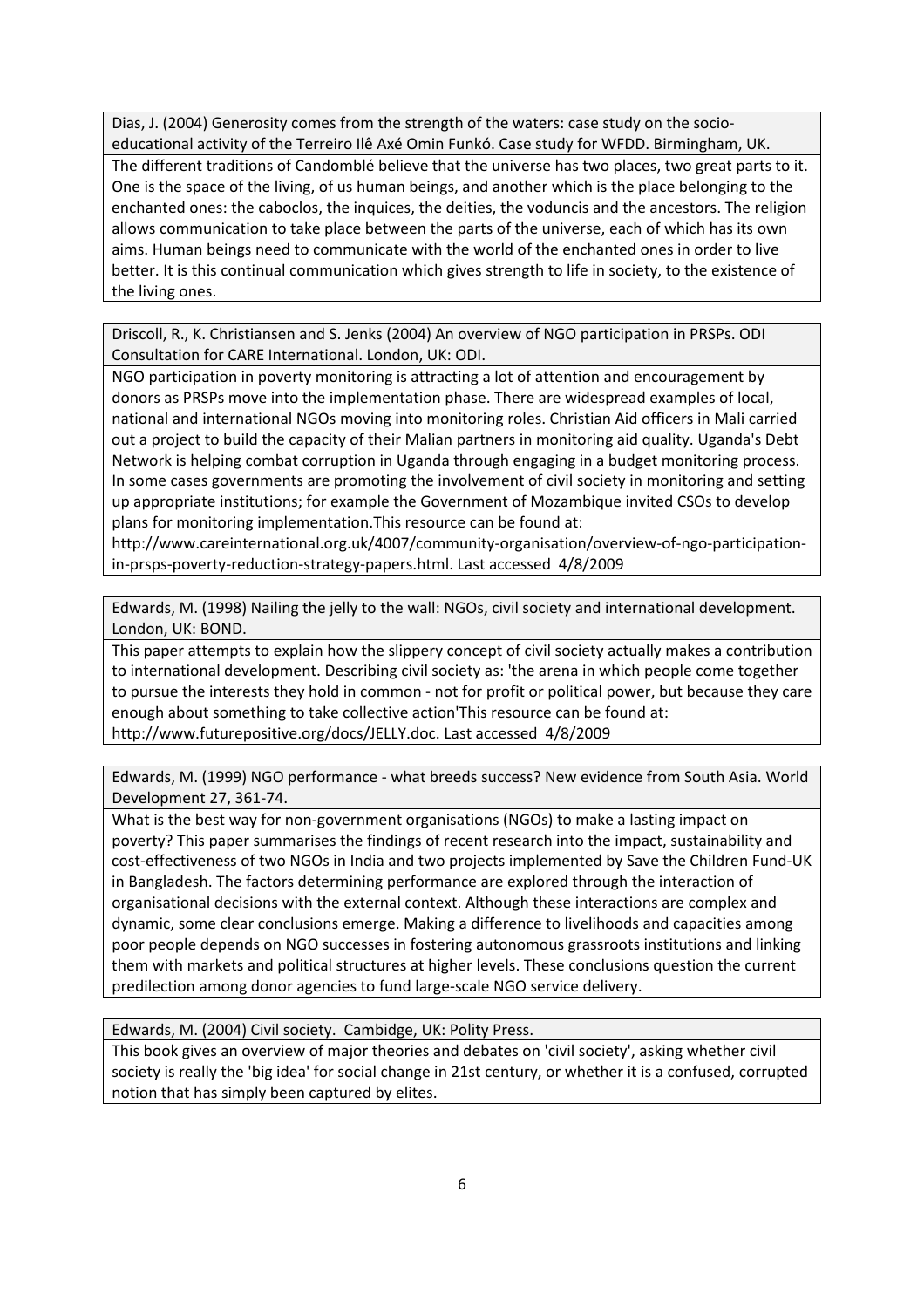Edwards, M. and J. Gaventa (2001) Global citizen action. London, UK: Earthscan.

This book examines the rights and responsibilities of global citizenship, to ask whether it is really the driving force between progressive politics today. Focusing on non‐state participation in the international system, the chapters identifies new forms of North‐South dialogue in the international financial institutions and global campaigns to show that civil society is becoming a counterweight to the expanding power of markets.

Ehrenberg, J. (1999) Civil society: the critical history of an idea. New York, NY, USA: New York University Press.

This book traces the emergence of 'civil society' as an idea, illuminating the particular intonation with which it is used in late 20th century America

Evans, P. (1996) Introduction: development strategies across the public‐private divide. World Development 24(6), 1033‐37.

This brief article is an introduction to a series of articles published in this issue of World Development that focus on the importance of synergy between the state and civil society in implementing successful development strategies. New theories of social capital and the revisionist perspective on the role of the state in the East Asian Miracle have provided challenges to the market as a magic bullet view of development. The new approach to development known as synergy examines the relationship between local community based or civic organisations and the state to develop a broader institutional theory of development. It is believed that proper relationships between state agencies and local organisations can create an atmosphere in which development is more likely to be successful. The author provides a brief introduction to the other articles on synergy that appear in this issue of World Development. These articles explore the relationship between government and civil society in several different ways, and provide empirical examples of the concept of synergy. The author briefly synthesises some of the findings of the various articles. He sees two different conceptions of synergy. The more conventional view of synergy emphasises the idea that the provision of certain public goods enhances the possibilities for civic action. The focus is on ensuring a healthy relationship between the public and private sphere. The second more radical approach is the embeddedness approach, which sees productive informal networks not solely as a property of civil society, but as spanning the public-private divide. This resource can be found at: http://repositories.cdlib.org/cgi/viewcontent.cgi?article=1026&context=uciaspubs/research. Last accessed 4/8/2009

Falobi, O. (2000) Keynote address', Civil Society Organisations Pre‐forum Meeting. Addis Ababa, Ethiopia: African Development Forum.

This resource can be found at:

http://www.uneca.org/adf2000/daily\_updates/speeches\_and\_press\_releases/120200Key\_note\_add ress by omololu.htm. Last accessed 4/8/2009

Fisher, J. (1998) Nongovernments: NGOs and the political development of the third world. West Hartford, CT, USA: Kumarian Press.

The NGO sector has grown rapidly, and gained increasing influence, over the last 50 years ‐ but what are NGOs, how exactly do they interact with other stakeholders, and to what effect? This book provides an overview of current NGO typologies with description of how these organisations have cooperated with or influenced political systems around the world.

Flyvbjerg, B. (2001) Making social science matter: why social inquiry fails and how it can succeed again. Cambridge, UK: Cambridge University Press.

This book examines the kind of knowledge which social science can generate and how it make the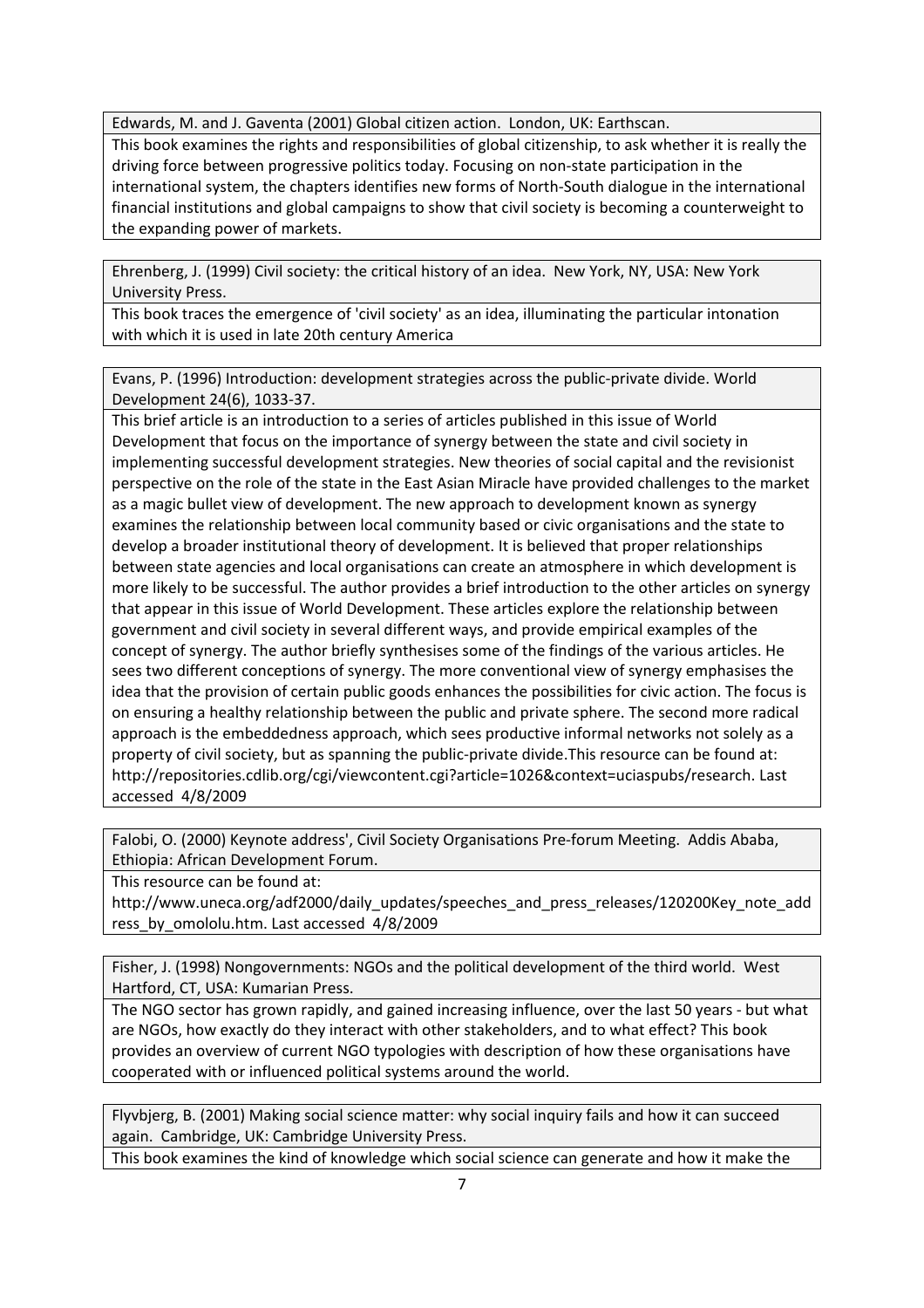best contribution to the world at large. It examines the perspectives of central figures in the discipline, including Plato, Aristotle, Habermas, Bourdieu, Foucault and Nietzsche, and draws together a narrative of their work to arrive at methodological guidelines for making social science useful. In terms of understanding how CSOs can use evidence to influence policy, it is provides a useful clarification of how different kinds of evidence are rooted in the contexts which generate them, and how this conditions the way that evidence can be used.

Foley, M. and B. Edwards (1998) Beyond Tocqueville: civil society and social capital in comparative perspective. American Behavioral Scientist, special issue 42(1), 5‐20.

This article is an introduction to American Behavioral Scientists, second collection of essays in a two‐ part series on civil society and the social capital debate. It sketches the history of the notion of civil society, particularly as that term has become current in contemporary debates. The modern notion of 'civil society' arose at the dawn of the liberal state in efforts to rethink the bases of social order over against the claims of both absolutism and important versions of modernity to establish a direct relation between state and citizenry. Eclipsed in the 19th century by notions of class conflict, constitutional order and the democratic state, it emerged anew in the 1970s in critiques of the totalitarian state in Poland and elsewhere in Eastern Europe, in Western Europe among critics of the welfare state, and in Latin America in the course of struggles against the military dictatorships of the day. This article discusses the different approaches in addressing the role of civil society. Each of these approaches raises different expectations about the role of civil society in modern polities and different questions about how state and society interact. The article also examines how the notion of social capital became entangled with that of civil society and summarises the debate surrounding social capital.

Fox, J. (2001) Vertically integrated policy monitoring: a tool for civil society policy advocacy. Nonprofit and Voluntary Sector Quarterly 30, 616‐27.

Effective independent civil society monitoring of public policy processes requires 'vertical integration' to monitor different elite actors simultaneously. Vertical integration refers here to the coordination of policy monitoring and public interest advocacy efforts across different 'levels' of the policy process, from the local to the national and transnational arenas. Systematic, coordinated monitoring of the performance of all levels of public decision-making can reveal more clearly where the main problems are, permitting more precisely targeted civil society advocacy strategies. Because policy‐makers' information about actual institutional performance is very limited, rarely field based, and drawn mainly from interested parties (especially in the case of large-scale, decentraliaed social programmes), the resulting information gap creates opportunities for advocacy groups to use independent monitoring to gain credibility and leverage. This article, written originally for a Mexican activist audience, explores the implications of this approach in the context of civil society efforts to monitor and influence World Bank projects.

Friedland, L., M. Sotirovic and K. Daily (1995) Public journalism and social capital: the case of Madison, Wisconsin. in E. Lambeth, E. Thorson and P. Meyer (Eds) (1997) Assessing public journalism. Columbia, MO, US: University of Missouri Press.

Public journalism has expanded from a handful of experiments in 1990 to more than 100 projects nationwide in 1996 and the number is constantly growing. Now, as public journalists in newsrooms across the country move beyond projects, they will simultaneously turn inward ‐ to ask how public journalism can become more firmly established in news routine ‐ and outward toward the communities with whom they collaborate in the reconstruction of public life. The concept of 'public life' has been at the centre of the writings of James W. Carey and Jay Rosen, public journalism's most prominent theorists, and Davis 'Buzz' Merritt, its best known practitioner. Public life, then, for Carey is a normative ideal to be counterposed to a cynical concept of democracy in which only power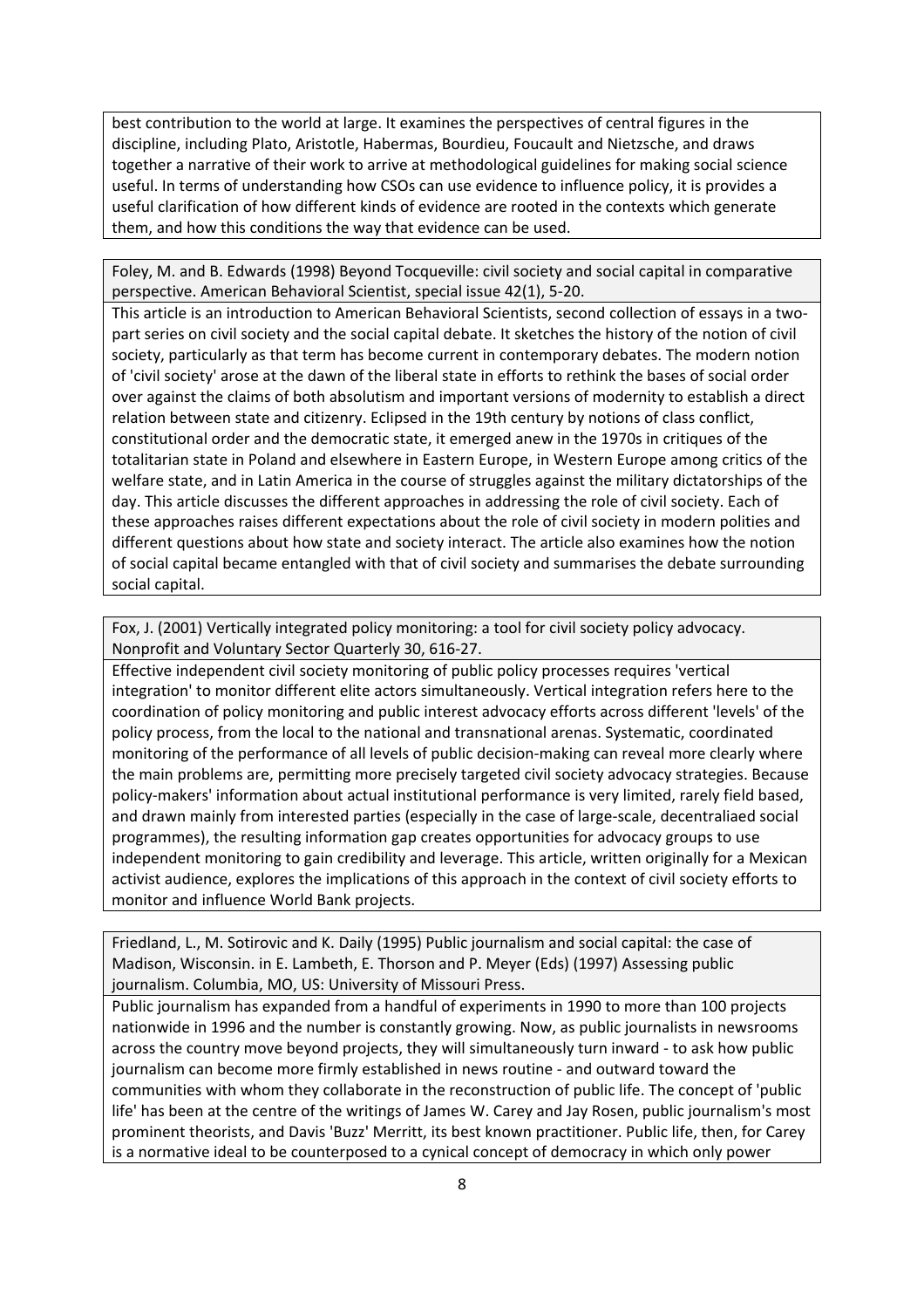counts. The understanding of public life articulated by public journalism's theorists is deeply influenced by theories of deliberative democracy. The emphasis on deliberation that runs throughout much of public or civic journalism is reflected in the fact that virtually every major public journalism project began as an effort to improve deliberation, through the formation of citizen's agendas, candidate debates with citizen panels, town hall meetings, or deliberative opinion polls. The authors see this pattern repeated, with some variation, in each of three core cases of public journalism: Wichita, Charlotte and Madison. The authors outline each of these cases in detail.This resource can be found at: http://www.cpn.org/topics/communication/wisconsin.html#public. Last accessed 4/8/2009

Fukuyama, F. (1995) Trust: the social virtues and the creation of prosperity. New York, NY, USA: The Free Press.

In this book, the author showed that the human historical process had culminated in a universal capitalist and democratic order. The end of the Cold War marked the end of ideological politics and the beginning of a struggle for position in the rapidly emerging order of 21st century capitalism. Yet despite the historic convergence of economic and political institutions throughout the world, we still see a great deal of social and cultural turbulence, not only in the West but in the emerging liberal states of Asia and Latin America. Now that Marxist economics and social engineering both have been discredited, the author asks, what principles should guide us in making our own society more productive and secure?

Gaventa, J. (1999) Crossing the great divide: building links and learning between NGOs and community based organizations in North and South. in D. Lewis (Ed.) International perspectives on voluntary action: reshaping the third sector. London, UK: Earthscan.

This chapter uses the example of one particular NGO, the Hylander Research and Education Centre based in Tennessee, USA, to demythologise the distinction between North and South. Working in poor communities in the rural south and Appalachian regions, Hylander essentially works with the 'South within the North'. The article documents its efforts to make tangible linkages in the problems and experience encountered here, and those within 'traditional' Southern NGOs.

Gibbon, P. (2001) Civil society, loyalty and globalization in rural Tanzania: a forty‐year perspective. Development and Change 32, 819‐44.

This paper investigates the emergent properties of civil societies in less developed countries (LCDs), the changing significance of the 'local' and the 'global' within them and the underlying sources of transformations by comparing and contrasting the character of rural civil society in northern Tanzania in the 1950s and 1990s. Through a restatement of the Hegel‐Young Marx position on civil society, the author investigates the problems and positions of current literature on civil society. Using past and contemporary political‐administrative geography, the author documents the changes in the rural civil society of northern Tanzania in light of these positions. In the late 1950s the landscape of the region was layered in accordance with the basic administrative division of the indirect rule system of chieftaincies and tribes. However, major changes in the chieftaincy-level civil society landscape came by means of primary cooperative societies (PCSs) in cotton growing areas, the heightened role of neighbourhood‐based courts, and informal parliaments. At the tribal‐level of civil society, new cooperative unions and tribal unions/associations changed the landscape of civil society. These unions fell not under the indirect rule institutions but within the colonial state's central system, thereby encouraging an intimate relationship between unions and the colonial state. By the late 1990s the indirect rule system and its chieftaincies had been abolished and provinces, regions and districts became the new political geography. While less stated‐guided systems existed (such as clans, lineages, labour groups, dance societies and informal credit groups), they were not articulated into the public sphere at this time. However, with the 1990s came the reformation of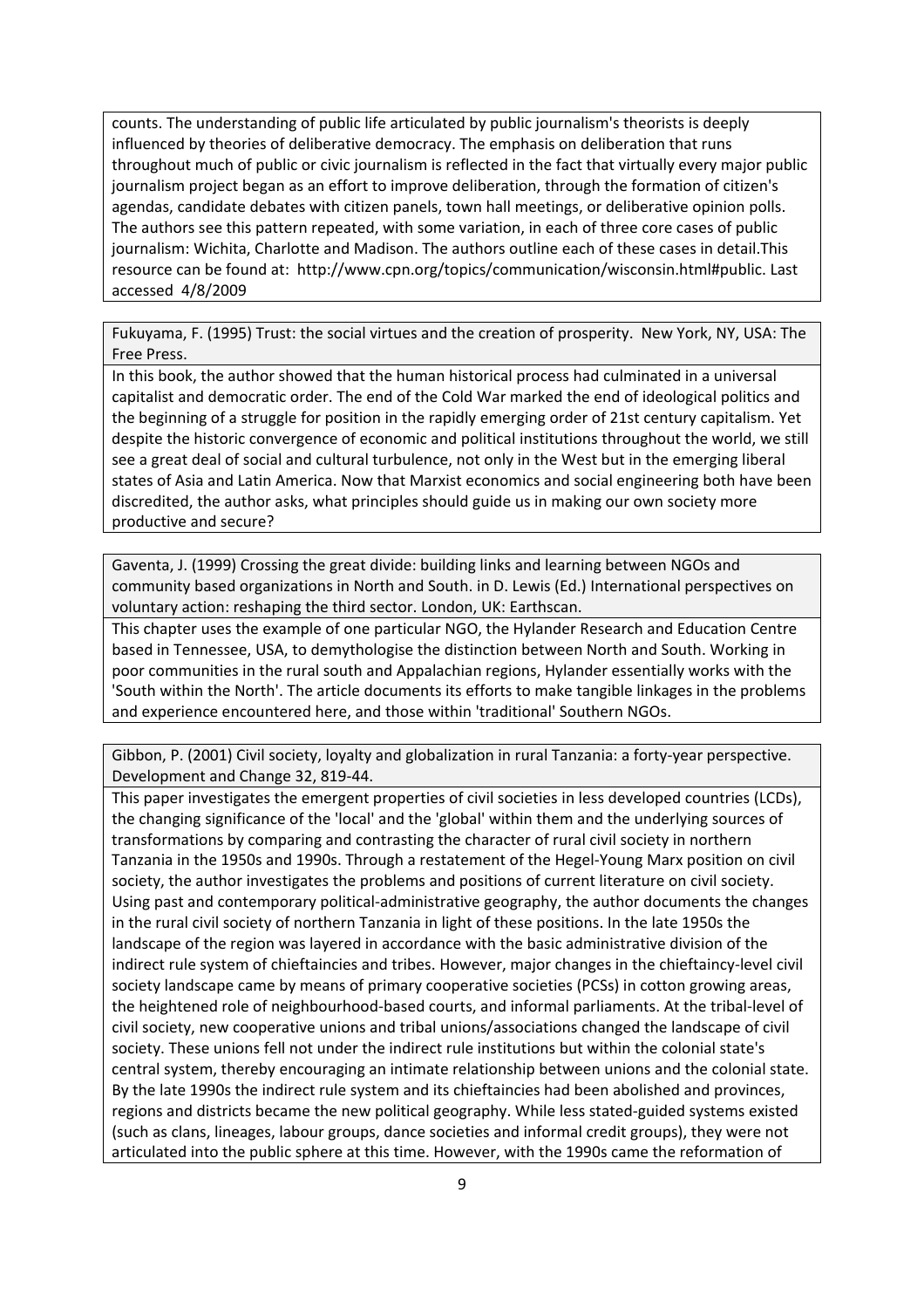cooperative unions and PCSs as well as community development groups (CDGs). Thus the transformation seen in rural civil society in northern Tanzania was towards a dominant local identity, in direct contrast with what is common in the literature on civil society whereby local aspects are identified as pre‐civic or as retrogressive reactions to globalisation. To this end, globalisation, if not bearing on the identity of locality, supplies new public narratives that become adopted by the elite but then propagated in modified forms within LCDs.

Gibelman, M. and S. Gelman (2004) A loss of credibility: patterns of wrongdoing among non‐ governmental organizations. Paper presented to ISTR Sixth International Conference on Contesting Citizenship and Civil Society in a Divided World. Ryerson University and York University, 11‐14 July. Toronto, Canada.

This paper reports on a study conducted of international press reports of non‐governmental human service organisations (NGOs) in which alleged or documented cases of wrongdoing were revealed. The analysis augments and builds upon a study conducted in 2000, in which the two authors, by means of content analysis, identified themes and implications arising from publicised incidents of alleged NGO wrongdoing for the time period 1998‐2000. The current study updates the 2000 study for the period 2001‐03. This study is grounded in an empirical investigation of the governance and management structures which aid or impede the public image of NGOs and which point to accountability issues that affect the credibility of civil society organisations worldwide.This resource can be found at: http://atlas‐conferences.com/c/a/l/l/61.htm. Last accessed 4/8/2009

Gladwell, M. (2000) The tipping point: how little things can make a big difference. London, UK: Little, Brown and Company.

This journalist's analysis of what makes social epidemics happen draws on history, marketing research and psychological studies. His main point is that small features can 'tip' a small trend into a huge craze. A few individuals can make a big difference if they have the necessary qualities.

Goodhand, J. and D. Hulme (2000) Peace‐building and complex political emergencies. Working Paper 12, University of Manchester. Manchester, UK: IDBP.

Fifty-five countries are currently in the grips of violent conflict, according to the UN. Can NGOs hope to contend with the massive forces fuelling complex political emergencies? Are NGOs equipped to move beyond traditional roles as providers of humanitarian relief to become promoters of peace? And how are they faring in the 'grey area' between relief and development?This resource can be found at: http://www.sed.manchester.ac.uk/idpm/publications/archive/cpe/. Last accessed 4/8/2009

Grassman, E. and L. Svedberg (1996) Voluntary action in a Scandinavian welfare context: the case of Sweden. Nonprofit and Voluntary Sector Quarterly 25(4), 415‐27.

The purpose of this article is to present some characteristics of the Swedish voluntary sector. After a general overview, two aspects of Swedish voluntary sector activities are presented to illustrate these points: the high level of volunteerism of the population and the particular character and role of voluntary organisations in the field of social care. Two surveys ‐ the national omnibus survey and the comparative Eurovol Study ‐ made it possible to study the voluntary action of the Swedish people from different perspectives and for the first time. Contrary to preconceived ideas about volunteerism in strong welfare states but in accordance with what might be expected in a country with a popular movement tradition and high levels of membership, Swedish volunteerism turned out to be extensive.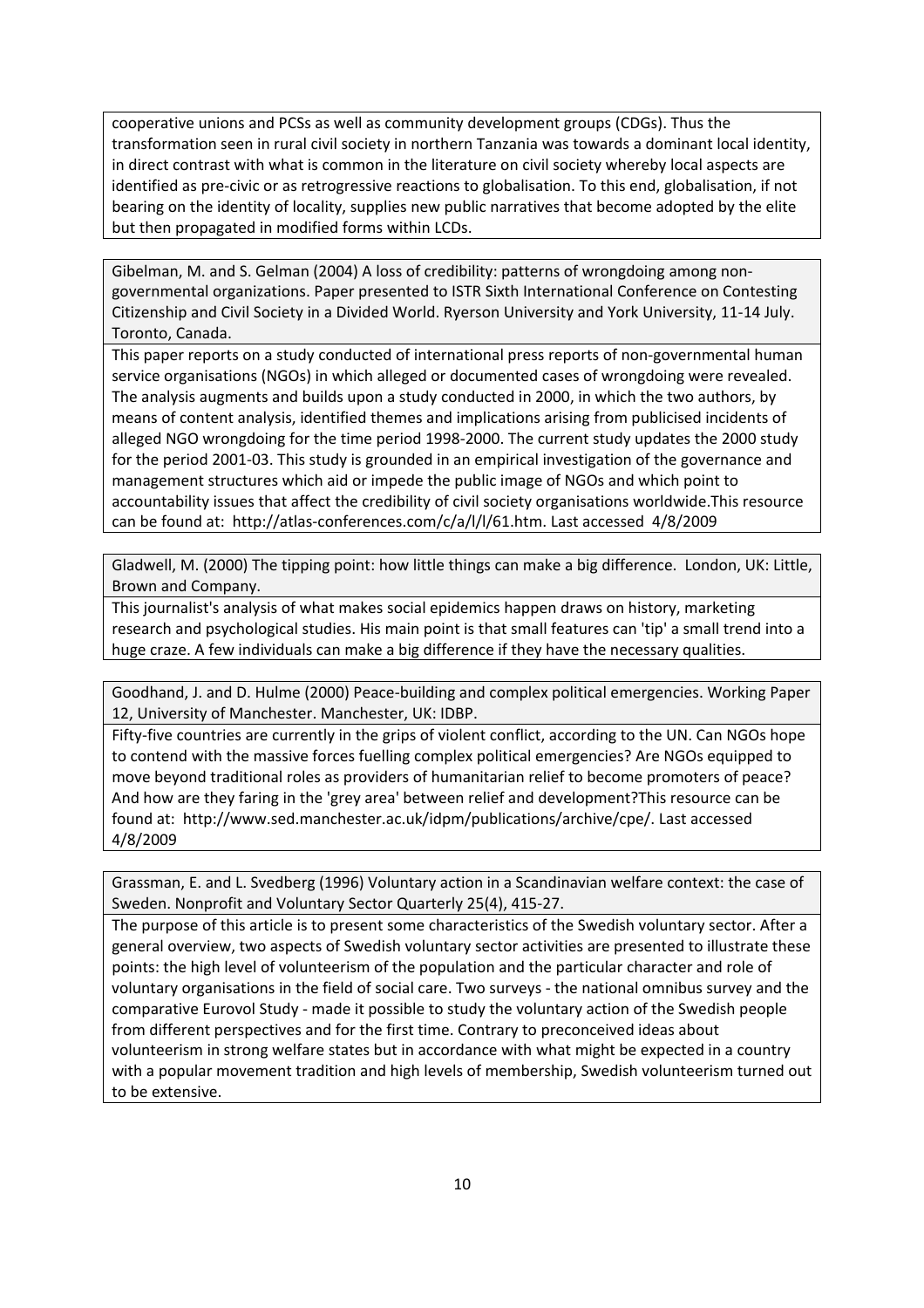Greenspan, I. (2004) Mediating Bedouin futures? The roles and influence of NGOs in the conflict between the State of Israel and the Negev Bedouins. Paper presented to ISTR Sixth International Conference on Contesting Citizenship and Civil Society in a Divided World, Ryerson University and York University,11‐14 July. Toronto, Canada:

An increasing involvement of NGOs in policy-making has been witnessed in Israel in recent years (Yishai 2003; Ziv and Shamir 2000), yet its impact is ambiguous (Ben Eliezer 1999). Building on literature and field research, this paper focuses on three major themes. First, it reviews the increasing participation of advocacy NGOs in Bedouin affairs, specifically the advocacy efforts of NGOs in legalising currently unrecognised villages and their efforts of achieving civil rights and obtaining some basic services and amenities for Bedouin villages. Secondly, the paper investigates strategies that NGOs use to influence policy-making and third, it evaluates of the effectiveness of NGOs networks and coalitions established to achieve these aims.

Grugel, J. ed. (1999) Democracy without borders: transnationalism and conditionality in new democracies. London, UK: Routledge.

Including empirical data from Africa, Europe, and Latin America, this book looks at the role of non‐ state actors in the increasing web of transnational networks, and their influence on global politics. Focusing on civil society organisations which have been involved in developing democracy, the chapters include regional studies of the changing nature of civil society in East Central Europe, and the role of European NGOs in democratisation in Latin America.

Guijt, I. and J. Gaventa, edited by G. Barnard (1998) Participatory monitoring and evaluation: learning from change. IDS Policy Briefing Issue, 12 November. Brighton, UK: IDS.

Development organisations need to know how effective their efforts have been. But who should make these judgements, and on what basis? Usually it is outside experts who take charge. Participatory monitoring and evaluation (PM&E) is a different approach which involves local people, development agencies, and policy‐makers deciding together how progress should be measured, and results acted upon. It can reveal valuable lessons and improve accountability. However, it is a challenging process for all concerned since it encourages people to examine their assumptions about what constitutes progress, and to face up to the contradictions and conflicts that can emerge.This resource can be found at: http://www.ids.ac.uk/ids/bookshop/briefs/brief12.html

Hadenius, A. and F. Uggla (1996) Making civil society work, promoting democratic development: what can states and donors do? World Development 24(10), 1621‐39.

The authors develop a clear definition of civil society that is presented in the context of it in relation to fostering democratic stability and performance. Civil society is viewed to consist of 'the public space between the state and the individual citizen' which has an 'organized and collective form' based upon 'bonds of affinity and cooperation'. Civil society then expresses itself whenever people join together to pursue common objectives. While external factors shape the organisations as they are formed, the initial impetus to organise is an internal process based upon 'the evolution of cooperation and trust among citizens', which differs widely among groups. The creation of groups can set into motion a self-reinforcing process of expanding social networks both in terms of numbers of organisations and in scope of missions and purposes. The relation of civil society to political democracy is supported when it exhibits the following characteristics: 'organizational plurality and autonomy, a democratic structure, a broad popular base, and an open recruitment of membership'. The authors discuss in turn the organisation of civil society, its relations to the state and its relations to donors interested in strengthening it. Finally, conclusions are presented as well as recommendations for providing support to organisations in the civil society sector. Concepts of 'social energy' as developed by Hirschman are aligned with Coleman's 'social capital' to help analyse ways in which civil society can be assisted. Hirschman notes that even failures to organise provide an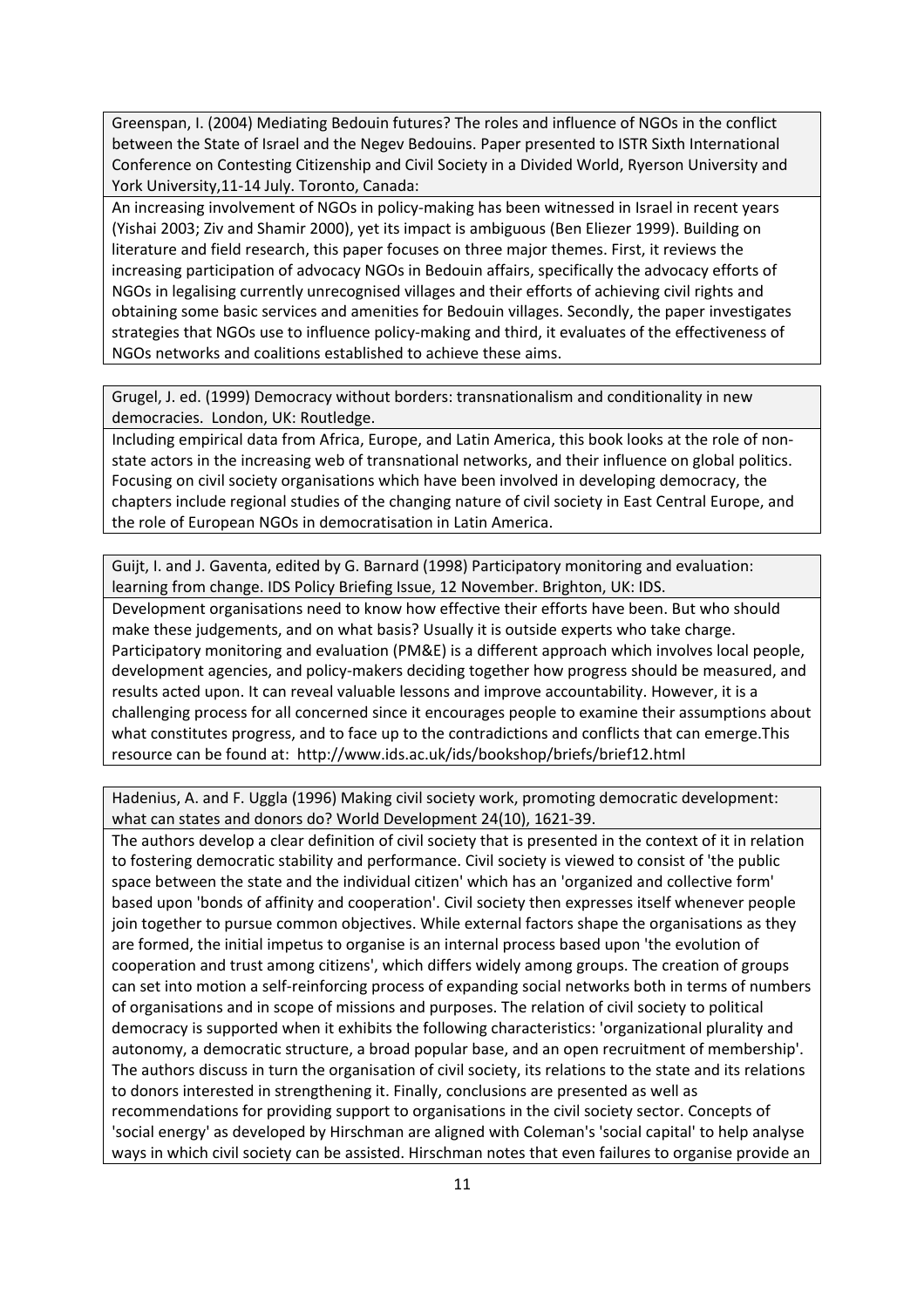increased likelihood that future attempts will be successful. Success then breeds more success an increased expansion of the social area which is covered by organisations and activities of collective action. The skills and norms necessary for cooperation are practiced and reinforced which in turn increases the general level of trust and sense of community, thus increasing social capital stocks. The role of social capital as it exists within organisations, existing social structures, and primary groups and kinship is examined as to who it impacts internal structure of groups and how it affects group performance. A typology of civil society state relations is detailed to show not only how civil society is impacted by political regimes but also to identify the ways in which civil society can be constructively engaged and supported under various situations. A large number of diverse examples of the interplay of civil society and the state are presented. Donor roles are examined in light of these various relations. Both sections focus on the difficulties inherent in supporting civil society organisations in such a way that the characteristics which make them both unique and valuable such as their democratic structure, plurality and autonomy are maintained.

Haynes, J. (1997) Democracy and civil society in the third world. Cambridge, UK: Polity Press. Looking at 'Action Groups' as popular political, social and economic movements in third world societies, and focusing on poor and marginalised groups within developing countries, the author argues that demands for democracy, human rights, and economic change were a widespread catalyst for the emergence hundreds of thousands of popular movements in Latin American, Africa, and Asia, including those of indigenous peoples, environmental movements, women's movements and Islamist action groups. These emerging popular organisations can be regarded as building blocks of civil society that will enhance the democratic nature of many political environments. The author speculates on the likelihood of their survival once the regimes under whose jurisdiction they must live manage to exert control.

Hearne, J., M. Robinson, P. Burnell and N. Bazarraa (2000) Civil society and democracy assistance in Africa' in Contemporary civil society and the democratisation process in Uganda: a Preliminary exploration. Democracy Assistance: International Cooperation for Development Working Paper 54. Kampala, Uganda.

What impact does foreign aid have on civil society organisations in Africa? Exploring changes in organisational capacity and CSO ability to influence government policy and legislation, recent research asks: what are the key motives and approaches of aid donors in supporting civil society? What is the nature of CSOs in their domestic setting? What is the extent of their influence on government policy?

Hobley, M., N. Kanji and G. McGranahan (2004) Ways of working for sustainable development: IIED's experience. Discussion Document for IIED. London, UK: IIED.

IIED works at the crossroads of policy, research and advocacy, with the aim of furthering sustainable development internationally. But to what extent does IIED really contribute to this ambitious goal? An obvious, but ultimately unsatisfactory way to answer this question would be to focus solely on the outputs and outcomes of IIED's work, and assess their impacts. This would be unsatisfactory because the impacts of individual outputs and outcomes are often impossible to judge, and because, in a perverse way, requiring an organisation like IIED to demonstrate its impact would be likely to reduce its effectiveness. A less obvious but more satisfactory approach is to focus on the ways IIED claims to be working, whether these are the most effective ways for IIED to work towards achieving its goals, and whether IIED is indeed working in these ways. This paper represents a first step in this latter approach.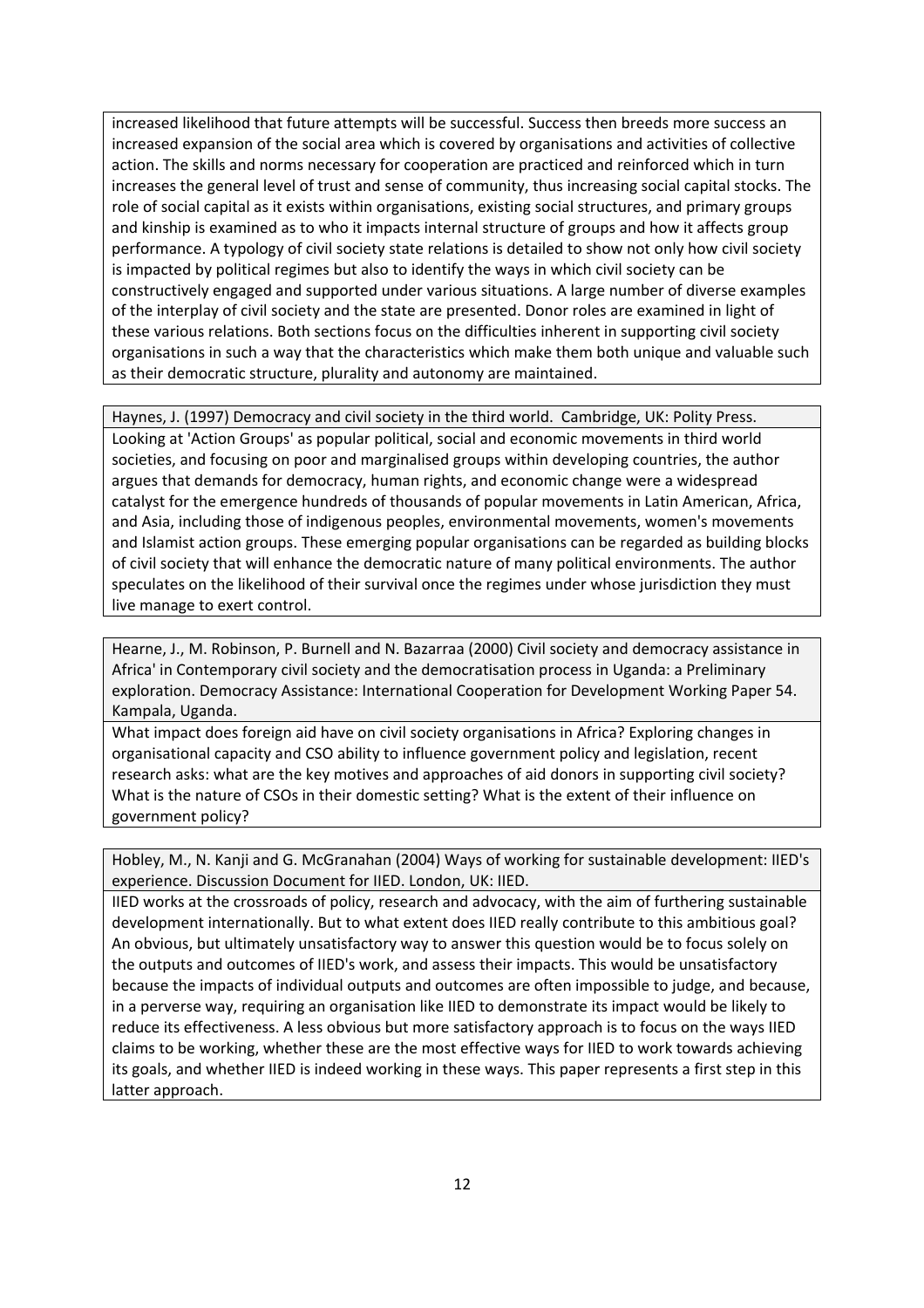Howell, J. and J. Pearce (2001) Civil society and development: a critical exploration. Boulder, CO, USA: Lynne Rienner Publishers.

This book suggests that civil society should be considered as 'an intellectual space for critical thought and action on how our world can meet everybody's needs'. When civil society organisations are locked into a dichotomy against the state, their potential to participate in policy formulation is reduced, and they are often sidelined to implementation, opinion‐forming and watchdog roles. By exploring the relationship between civil society and the market, not between civil society and government as many others have done, brings a focus to 'the policy process' as a non‐linear course of action, not as a planned strategy.

Hudock A. C. (2000) NGO's seat at the donor table: enjoying the food or serving the dinner? IDS Bulletin 31(3), 14‐18. Brighton, UK: IDS.

This article argues the case for three types of reform that would enable the relationship between NGDOs and their official donors to move closer to that predicated on 'partnership' ‐ a relational condition that, despite public rhetoric and policy pronouncements, too seldom exists today. Barriers to partnership exist because of, among others, donor preference for contracting, cut‐backs in their field staff and reporting requirements that orient NGDO accountability away from intended beneficiaries. Without substantial reform, the supposed greater presence and capability of NGDOs will not translate into structural influence on the mainstream of aid system behaviour. Unless donor institutions change, NGDOs will remain servers rather than diners at the donor dinner table.

Hudson, A. T., D. Young, B. Koenig, A. Najam and J. Fisher (1999) Making the connection: legitimacy claims, legitimacy chains and Northern NGOs' international advocacy. In D. Lewis and T. Wallace (Eds) (2000) New roles and relevance: development NGOs and the challenge of change. West Hartford, CT: Kumarian Press.

Are NGOs suited to advocacy? Traditionally, NGOs have been involved in hands‐on development work, but in an effort to increase impact, UK NGOs are shifting towards advocacy and policy work. How do they grapple with issues of legitimacy, accountability, governance, and evaluation? Do they need to strengthen links between their operational activities and advocacy work, and mainstream advocacy within their overall activities?This resource can be found at: http://www.alanhudson.org.uk/wallace.pdf

Hulme, D. and M. Edwards (1997) NGOs, states and donors: too close for comfort. Basingstoke, UK: Macmillan.

In promoting a 'New Policy Agenda', bilateral and multilateral donor agencies are keen to finance non‐governmental organisations (NGOs) and grassroots organisations (GROs) on the grounds of their economic efficiency and contribution to 'good governance'. This paper reviews the impact of this trend on NGO/GRO programming, performance, legitimacy and accountability. It finds that much of the case for emphasising the role of NGOs/GROs rests on ideological grounds rather than empirical verification. In addition, though the evidence is inconclusive, there are signs that greater dependence on official funding may compromise NGO/GRO performance in key areas, distort accountability, and weaken legitimacy.

Hutanuwatr, P. and J. Rasbach (2004) Engaged Buddhism in Siam and South‐East Asia. Case study for WFDD. Birmingham, UK: WFDD.

In South‐East Asia, development has taken a western secular route focusing on economic growth without adequate consideration for environmental sustainability, social justice, cultural diversity and spiritual well-being. This approach has created great suffering among the people in these countries, many being traditional Buddhist societies. A response to this suffering is an emergence of a socially engaged Buddhism, a frame of reference that is a critical embrace of traditional values and cautious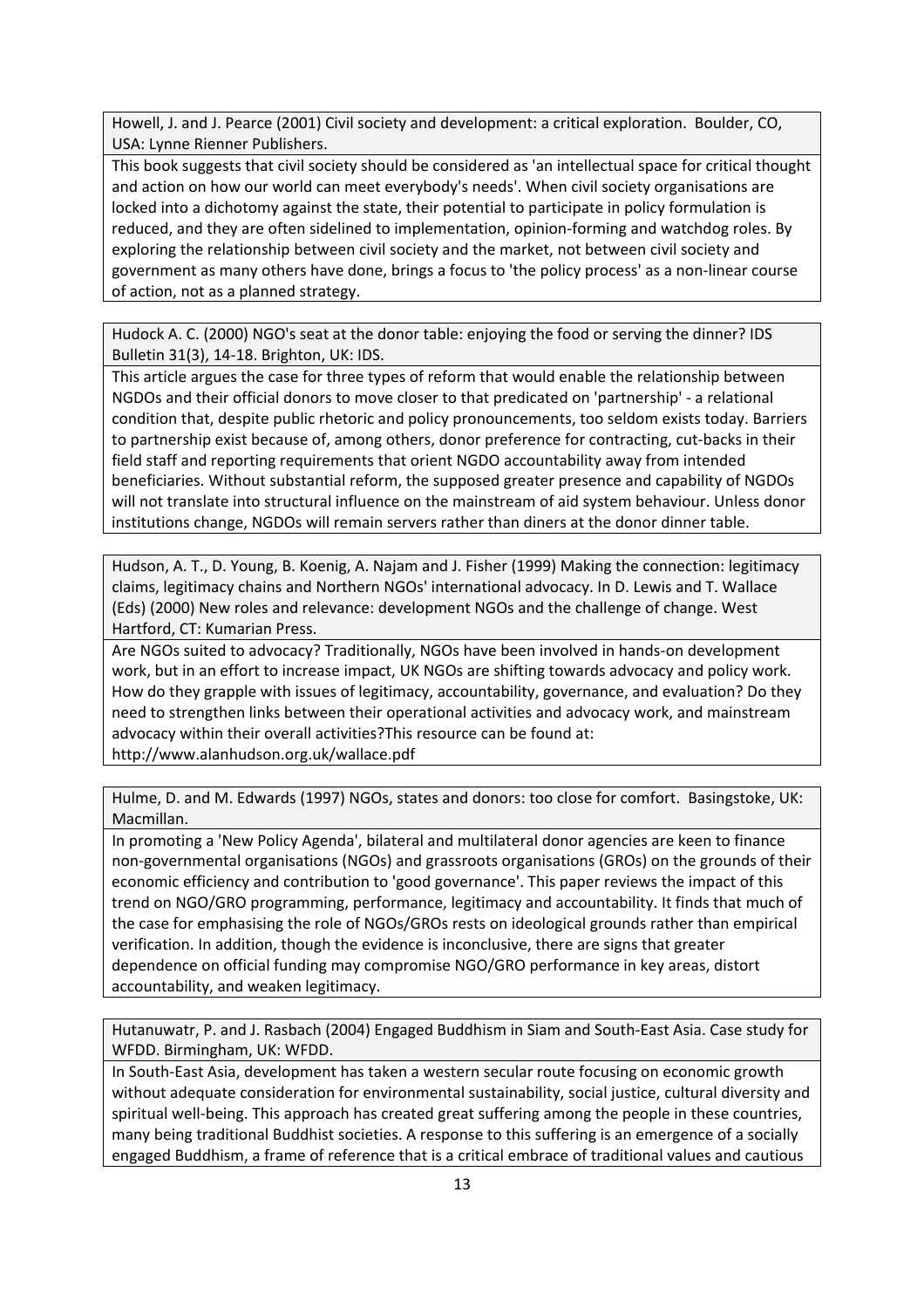critical selection and integration of appropriate values from modernisation. It is an attempt to renew ancient wisdom using Buddhism as a guideline to confront contemporary suffering in an inclusive way. It advocates changing one's consciousness side‐by‐side with transforming structural violence in society.

Hyden, G. (1997) Civil society, social capital, and development: dissection of a complex discourse. Studies in Comparative International Development 32(1), 3‐30.

This paper examines the ongoing intellectual discourse on civil society and related concepts in political science, other social science disciplines as well as among policy‐makers and practitioners. It is suggested that there are four prominent philosophical lineages going back to the 19th century from which most of the contemporary debate draws its inspiration. There are at least four major schools or approaches to the study of civil society, social capital and development that compete for recognition. Attention is paid to the need for analysing these issues, not only at the national but also the associational and global levels.

Hyden, G., J. Court and K. Mease (2004) Making sense of governance: empirical evidence from sixteen developing countries. Boulder, CO, USA: Lynne Rienner Publishers.

As part of a broader study of governance issues in 16 developing countries, the study highlights how civil society has acquired a new significance with a growing interest in participatory forms of development and the idea that institutions outside the state are also important contributors to social and economic advancement. Defining civil society as the arena where the private becomes public and the social becomes political, the extent to which civil society is an integral part of policymaking is an important factor in national development. More broadly, the rules in the civil society arena are important for how people perceive the political system at large.

Ibrahim, S. (1996) Reform and frustration in Egypt. Journal of Democracy 7(4), 125‐35.

The author writes about the current political, social, and economic situation in Egypt. The recent history of Egypt is reviewed from the perspective of four questions: the economy, the social, the political, and the question of the civil society. The author uses these four perspectives to analyse the current attempts at reform in Egypt and the interplay between an oversized autocratic state, Islamic militancy, and the forces of civil society and democracy. The social question is seen as a problem of population growth, income distribution and equity. The author outlines current demographic patterns. These reveal that people are moving to the cities from the countryside ‐ the poor relocating in urban slums. In addition to this, the lower middle class is beginning to feel marginalised. Although well educated by some measures, the skills taught the lower-middle class are not marketable in the labour force. Since there are fewer governmental posts, members of the lower-middle class experience difficulties to find employment. As a result they have become increasingly militant and have been forming alliances with the poor. These alliances have caused a rise in Islamic militancy. The economic question is one of converting state run sectors of the economy into private ownership. The author outlines the history of economic reforms (or the lack thereof) in Egypt. The government has been slow to institute these economic reforms because it does not want to alienate a large portion of the work force. The author describes the current economic conditions, the reasons for lack of economic reforms, and the consequences of the government's reluctance to move swiftly. The political and civil society questions are closely related to one another. The author provides a brief political history of Egypt and the role that civil society organisations (CSOs) have played in the politics of Egypt. CSOs have traditionally been at odds with the government because they support socioeconomic and democratic reforms. The government has been as slow to commit to democratic reforms as it has been to implement economic reforms. Thus CSOs are forming coalitions in opposition to the government, which uses its power to control their actions. This split between the government and civil society in Egypt is seen as a major barrier to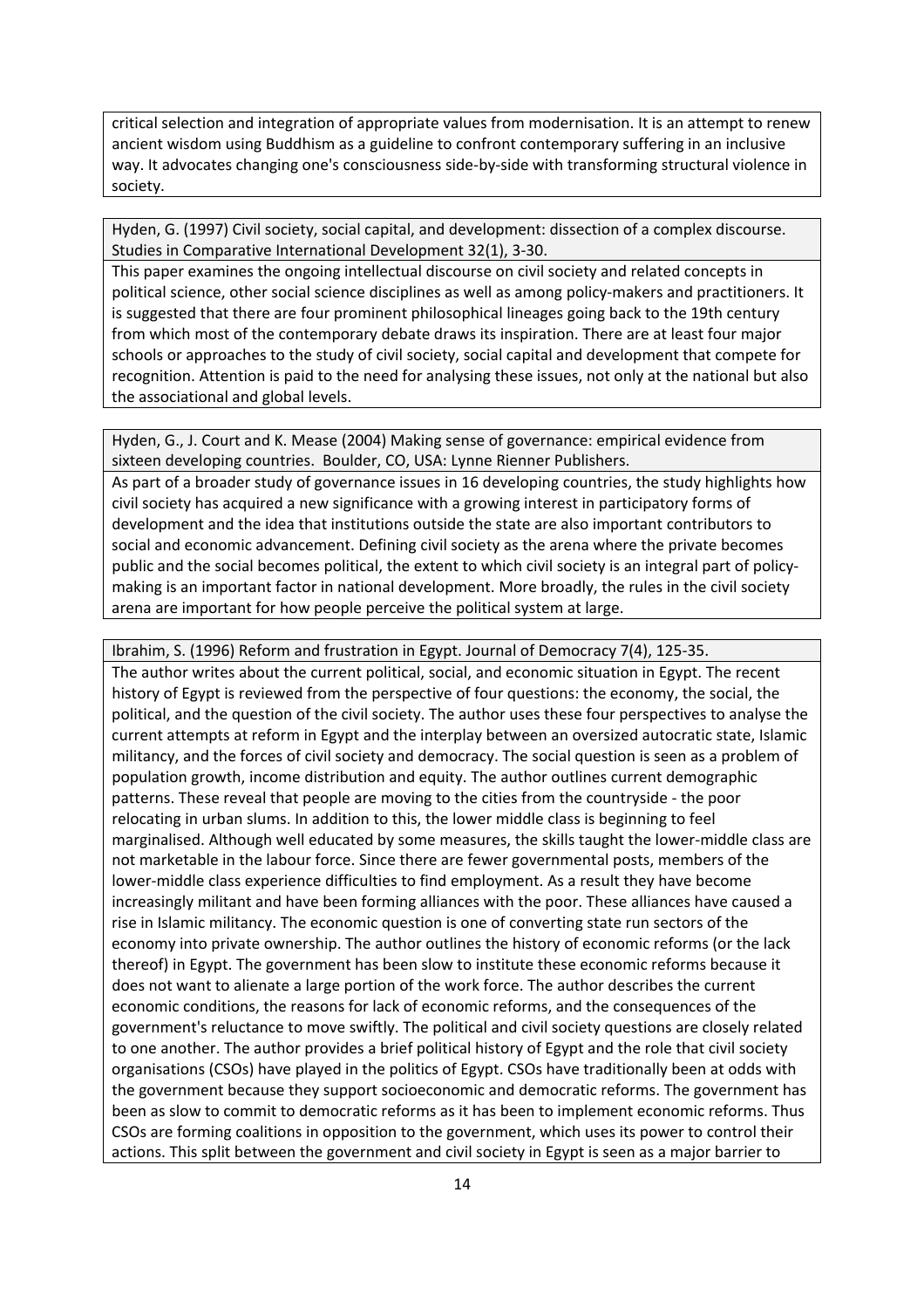reform and development. The thriving associational life and the formation of cooperative organisations are the chief forces for reform in the nation.

James, R. (2002) People and change: exploring capacity building in African NGOs. Oxford, UK: INTRAC.

People and change is about improving the impact of capacity-building. Based on many years of practical experiences with NGOs, largely in Africa

Joseph, J. (1998) Democracy's social capital: civil society in a new era. Address to the Pretoria Rotary Club, 15 January. Pretoria, South Africa.

This address takes as its central theme the role that social capital can play in improving the world in the future. The author defines social capital as 'the vast array of ideas, ideals, institutions, and social arrangements through which a people find their voice and mobilise private energies for a public good'. Voluntary activities are a main focus of the speech, although the author links voluntary civil society to the state and private sectors. The author stresses that civic responsibility and volunteerism are necessary components of using our social capital in three areas: providing help to the poor and marginalised, promoting healing for a fragmenting world, and providing hope for those who do not yet enjoy the benefits of new democracies. Voluntary involvement in helping others internalises circumstances for the volunteer: a problem is no longer their problem, but our problem. These types of social connections provide incentive to continue to work for a solution. Another consequence of this type of activity is that it integrates or brings into contact groups that may consider themselves as separate from one another. 'Us' and 'them' become 'we' and social integration is improved and new allegiances are formed. Finally, the voluntary contribution and assistance provide the hope that the marginalised need to believe that they can improve their situation.

Juan, L. and N. Prieto (2001) Government‐civil society interface in poverty alleviation program: the CIDSS experience in the Philippines. Paper presented to ISTR Sixth International Conference on Contesting Citizenship and Civil Society in a Divided World, Ryerson University and York University, 11‐14 July. Toronto, Canada.

The Comprehensive and Integrated Delivery of Social Services (CIDSS) centres its strategies on the interface of various sectors that actively participate in planning, implementation and monitoring of CIDSS services. The civil society representing various sectors or people's organisations (POs) interfaced with government to enable them to take part in identifying the solutions to the local problems. Here, the POs served as partners and collaborators in a poverty alleviation program. The CIDSS program started in 1999 in the Province of Bataan, located north of Manila in the island of Luzon in the Philippines. The target areas were depressed barangays (the smallest political units) in the fifth and sixth class municipalities (they are low tax earners) where high poverty incidence and unemployment rate are prevalent and severe malnutrition problem is starkly observed. Surrounding the area are pockets of poor families seen amidst the comfortable villages.

Keane, J. (2003) Global civil society? Cambridge, UK: Cambridge University Press.

Keane explores the historical origins, present-day meanings and political potential of a global civil society. He tracks the recent development of global civil society as an idea and the contradictory forces currently nurturing or threatening its growth, showing how talk of global civil society implies a political vision of a less violent world, founded on legally sanctioned power-sharing arrangements among different and intermingling forms of socio‐economic life. Keane's reflections are pitted against the widespread feeling that the world is both too complex and too violent to deserve serious reflection. His account borrows from various scholarly disciplines, including political science and international relations, to challenge the silence and confusion within much of contemporary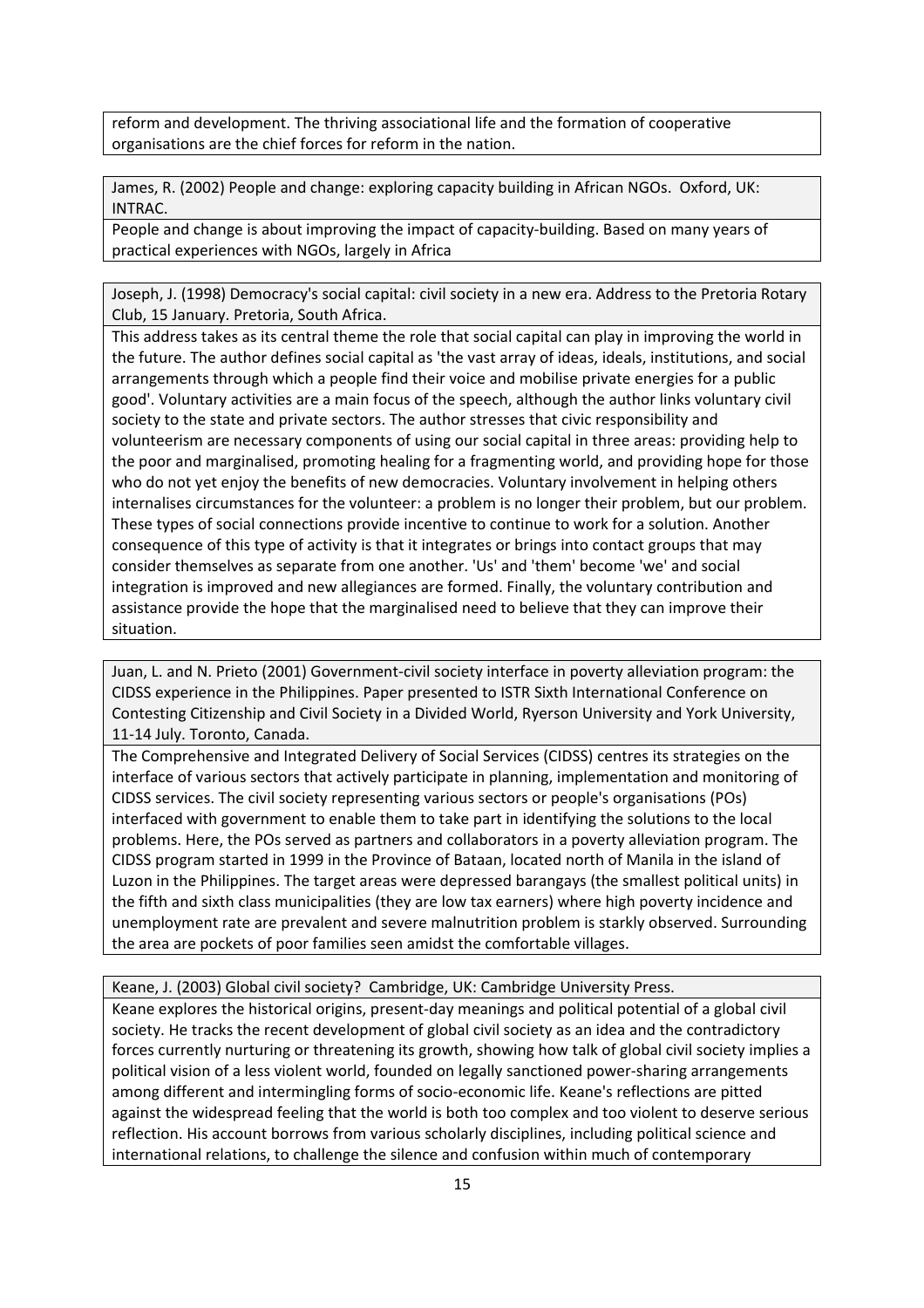literature on globalisation and global governance. Against fears of terrorism, rising tides of xenophobia, and loose talk of 'anti‐globalisation', the defence of global civil society mounted here implies the need for new democratic ways of living.

Keck, M. and K. Sikkink (1998) Activists beyond borders. Ithaca, NY, USA: Cornell University Press. This book looks at 'transnational advocacy networks' as a means to build new links among actors in civil societies, states and international organisations, and transform the practice of national sovereignty. The central argument is that these multiply the channels of access to the international system, and blur the boundaries between a state's relations with its own nationals and the recourse citizens have to the international system. The book analyses how this happens by contrasting four historical forerunners to modern advocacy networks with three contemporary cases.

Knight, B. and P. Stokes (1996) Civil responsibility: self‐help citizenship. The Guardian, 30 October. London, UK.

This article discusses the decline of civic responsibility in England, the causes of such decline, and the key questions in revive the civic engagement. Evidence from the study conducted by the authors, 'the Deficit in Civil Society, suggests that civic responsibility is in deep decline and has been so for many years. Churches, trade unions, mutual aid associations and other organisations promoting social commitment and cohesion have undergone a dramatic long-term fall in their membership. The authors have identified five main factors that appear to be implicated. These are: the impact of television and consumer electronics; changes in family structures and the role of women; the transformation of charities into service providers; structural unemployment and poverty; and insecurity resulting from instability of market forces. The key questions are: can we breathe new life into the old structures, holding people together around our places of work and workshop, in our neighbourhoods and across our cities in relationships of power? Do we have the capacity and the imagination to organise new forms of social capital and civic engagement that can protect our families, communities, jobs and environment? The answer is a cautious yes. Three are signs that new forms of social capital are emerging. The authors are currently undertaking study of 'citizen organising'. This teaches citizenship to thousands of 'ordinary people', particularly those who lack confidence to become participants in local, regional or national public affairs. The movement is built on a constituency of faith organisations, including churches, mosques and temples, and includes some secular representation. The aim is to build a genuine 'broad base' to include as many different kinds of people as possible. The Foundation for Civil Society to address this long-term decline in social capital has been formed. The foundation assumes that a generation of decline in the quality of our civic culture will take another generation to repair. The publications and debates will aim to provide a fertile source of useful thinking and action in the areas of public policy, non‐governmental organisation behaviour, corporate responsibility and, above all, in civic engagement.

Krishnah, A. and C. Wiesen, G. Prewitt and B. Sobhan (2000) Changing policy and practice from below: community experiences in poverty reduction. New York, NY, USA: UNDP. This volume of case studies has been put together with the intention of promoting mutual learning among those concerned with advancing civil society solutions for development and poverty reduction. Nine case studies, representing an equal number of projects and countries, have been selected from among a host of instructive and interesting experiences examined by the editors. Each case study leads the reader step-by-step through the various stages of its particular learning experience, elucidating how particular problems were satisfactorily resolved in a specific situation, and providing insights about how similar processes and programmes can be supported in other countries and contexts. All of these cases report relatively recent experiences, mostly gained during a period in the 1990s. The brief analytical framework presented helps to organise these individual experiences and insights.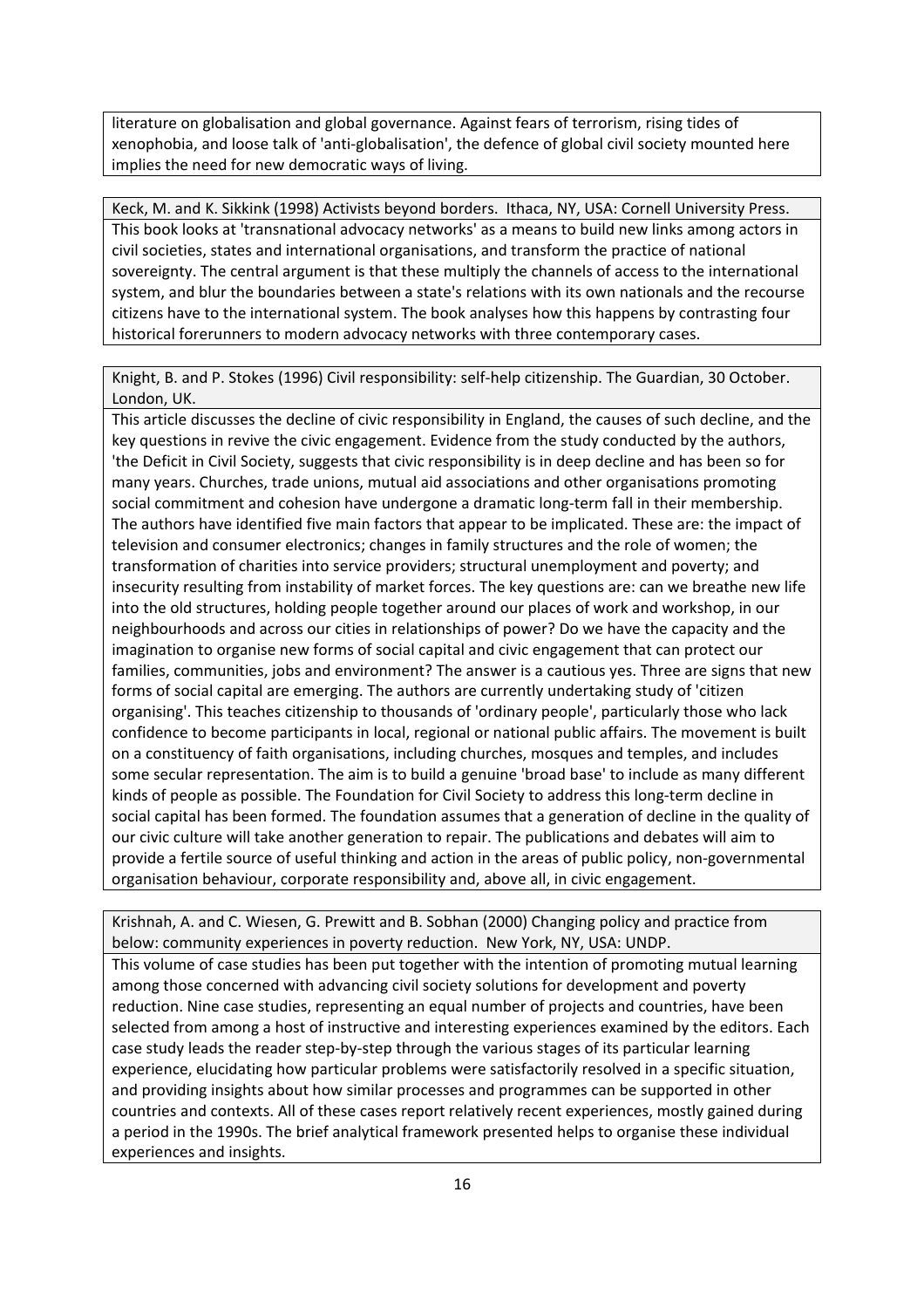Krut, R. (1997) Globalization and civil society: NGO influence in international decision‐making. UNRISD Discussion Paper 83. Geneva, Switzerland: UNRISD.

This report contrasts the way that NGOs can influence policy processes within the United Nations, the World Trade Organization and the International Organisation for Standardisation. The central argument is that NGOs have found it easier to influence the UN, because NGOs make a more obvious contrast and complement to the UN discussions, focused on the dialogue of nation states. Krut argues that: 'the phenomenon of CSOs seeking access to global government is showing they have found responsibility without power; moral but not fiduciary authority'.

Kulkarni, P. (2004) Ideology mapping: a tool for information asymmetry (funding) and compatibility measurement (networking) in the third sector. Paper presented to ISTR Sixth International Conference on Contesting Citizenship and Civil Society in a Divided World, Ryerson University and York University, 11‐14 July. Toronto, Canada.

The complex environment in which the third sector operates makes it imperative to introduce new tools by which organisations can clearly present their ideological framework that encompass their principles, their religious affiliations, their political views etc. Ideology is a set of principles, cultures, unwritten guidelines that form an important element of the institution's organisational setup.

Lampkin, L. (2004) A framework for measuring outcomes in civil society organizations. Paper presented to ISTR Sixth International Conference on Contesting Citizenship and Civil Society in a Divided World, Ryerson University and York University, 11‐14 July. Toronto, Canada. How are citizen‐based organisations impacting the problems that they were created to address?

Often it is difficult, time‐consuming, and very expensive to find out what effects the programmes offered by these organisations really have. The third sector must develop the better tools to help them to be more accountable and to manage better their scarce resources for maximum impact.

Lewer, N. (1999) International non-government organisations and peace-building - perspectives from peace studies and conflict resolution. Working Paper 3, Centre for Conflict Resolution, Department of Peace Studies, University of Bradford. Bradford, UK: University of Bradford. How can international NGOs (INGOs) integrate peace-building into development and relief work in conflict zones? What are the risks and consequences of mixing relief with peace-building? Can INGOs simultaneously be mediator, arbitrator, advocate, trainer, witness, supporter, counsellor and therapist in fraught circumstances?This resource can be found at:

http://www.brad.ac.uk/acad/confres/assets/CCR3.pdf. Last accessed 4/8/2009

Lewis, D. (1998) Bridging the gap? The parallel universes of the non‐profit and non‐governmental organisation research traditions and the changing context of voluntary action. CVO International Working Paper 1. London, UK: CVO and LSE.

Non‐governmental organisations (NGOs) based in developed and developing countries are attracting growing interest as providers of research and policy advice. Yet ideas and research findings are rarely shared between the global North and South. Many NGOs are beginning to recognise that in today's 'global village' the causes and symptoms of poverty are increasingly interconnected

Lewis, D. (1999) International perspectives in voluntary action: reshaping the third sector. London, UK: Earthscan.

This collection of essays forms a comparative study on NGOs and voluntary agencies, contrasting their scope, scale and priorities. The collection contributes to current debates about the relations between the 'North' and 'South', the nature of development, and the tension between theory and practice, by encompassing drawing on a wider range of third sector organisations than is usually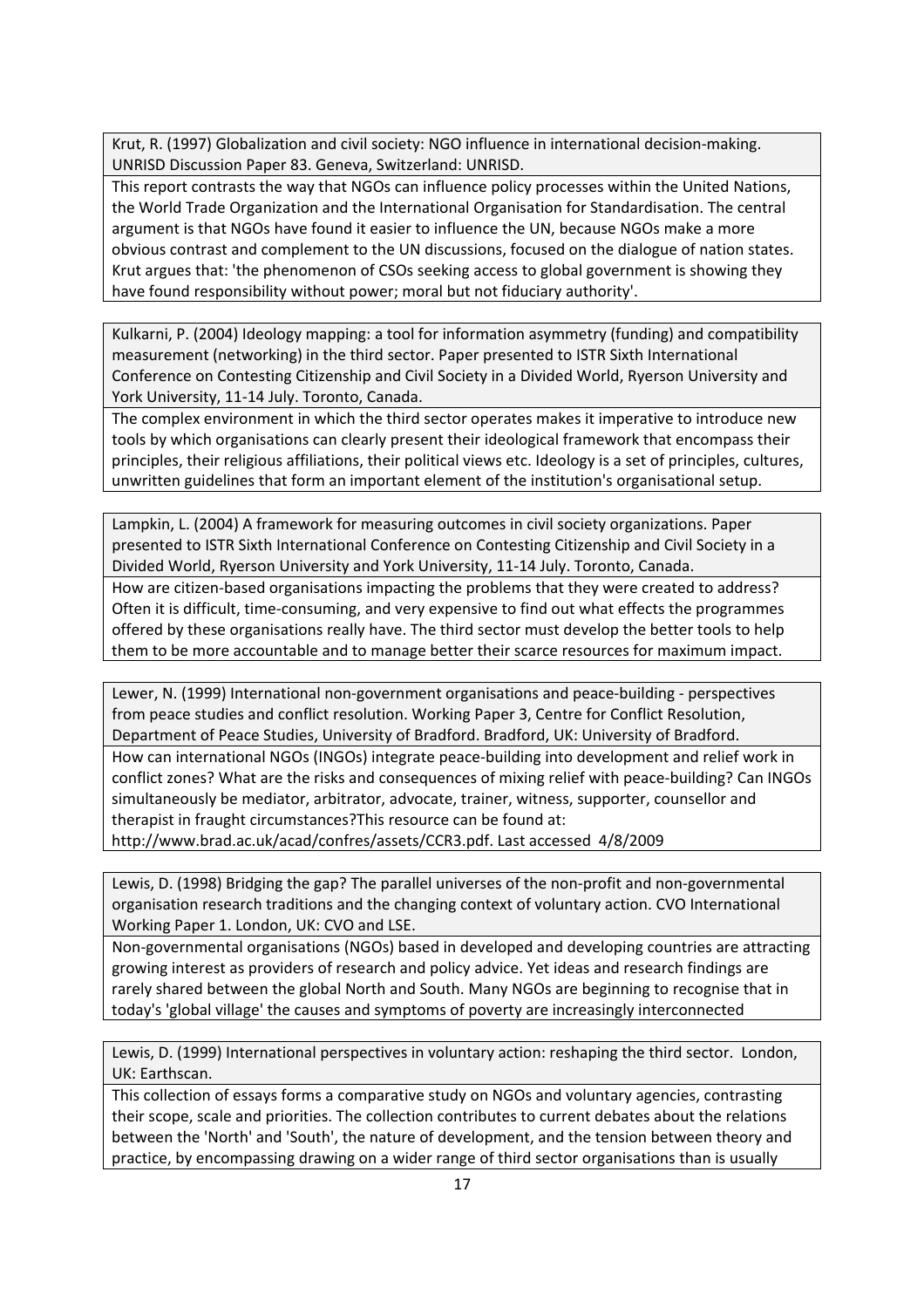considered in straightforward 'NGO' studies.

Lewis, D. (2001) Civil society in a non-Western context: reflections on the 'usefulness' of a concept. Civil Society Working Paper 13, CCS/LSE. London, UK.

This paper considers the usefulness of the concept of civil society-both as an analytical construct and a policy tool ‐ in non‐Western contexts drawing on a selected review of literature on Africa from anthropology and development studies. Rejecting arguments that the concept has little meaning outside its Western origins, and critical of the sometimes crude export of the concept by Western donors to build 'good governance', the paper examines local meanings being created around the concept. Nevertheless, it acknowledges that such adaptations are part of an increasingly universal negotiation between citizens, states and markets. Current efforts to bring peace in Somalia are, in part, drawing on the language of civil society. Despite the apparent novelty of the rediscovered concept of civil society, it can also be invested with historical depth in the study of citizenship, exclusion and colonialism. The concept arguably therefore has both analytical value as well as inspirational power.This resource can be found at:

http://www.lse.ac.uk/collections/CCS/pdf/CSWP13\_web.pdf. Last accessed 4/8/2009

Lindquist, E. A. (1988) What do decision-models tell us about information use? Knowledge in Society 1(2), 86‐111.

Lindquist has argued that organisations or networks, for that matter, are often in different decision modes ‐ routine, incremental, or fundamental. Each involves a different level of scrutiny and debate over the integrity of its policy underpinnings: i) routine decision regimes focus on matching and adapting existing programmes and repertoires to emerging conditions, but involve little debate on logic and design, which is built into the programmes and repertoires; ii) incremental decision‐making deals with selective issues as they emerge, but does not deal comprehensively with all constituent issues associated with the policy domain; and iii) fundamental decisions are relatively infrequent opportunities to rethink approaches to policy domains, whether as result of crisis, new governments, or policy spillovers. Where fundamental decisions are concerned, it is important to note that that they are anticipated and followed by incremental or routine regimes. There is a connection to this line of thinking with the agenda‐setting model described just above. Decisions emanating from the 'choice opportunities' that arise as policy windows open, however briefly, may involve either limited or significant change, or perhaps none at all. […]

MacDonald, L. (1997) Supporting civil society: the political role of non‐governmental organisations in Central America. Basingstoke, UK: Macmillan.

This book examines the assumptions underlying an emphasis on civil society as a channel for development aid, and looks at how some NGOs' work measures up against the expectations that have been placed on them. A central thread is that civil societies vary dramatically among countries, as does the nature of the relationship between state and civil society. In the context of the neoliberal structural adjustment programmes that are being imposed throughout the third world, an emphasis on civil society may be disempowering rather than empowering. Any examination of the role of NGOs in civil society must therefore be placed in a specific cultural and historical context. The author outlines a typology of NGOs, separating them into INGOs, National NGOs and Popular Organisations (which seem to be a rough equivalent to grassroots organisations). She criticises the tendency of funders to adopt a short‐term approach to NGO evaluation.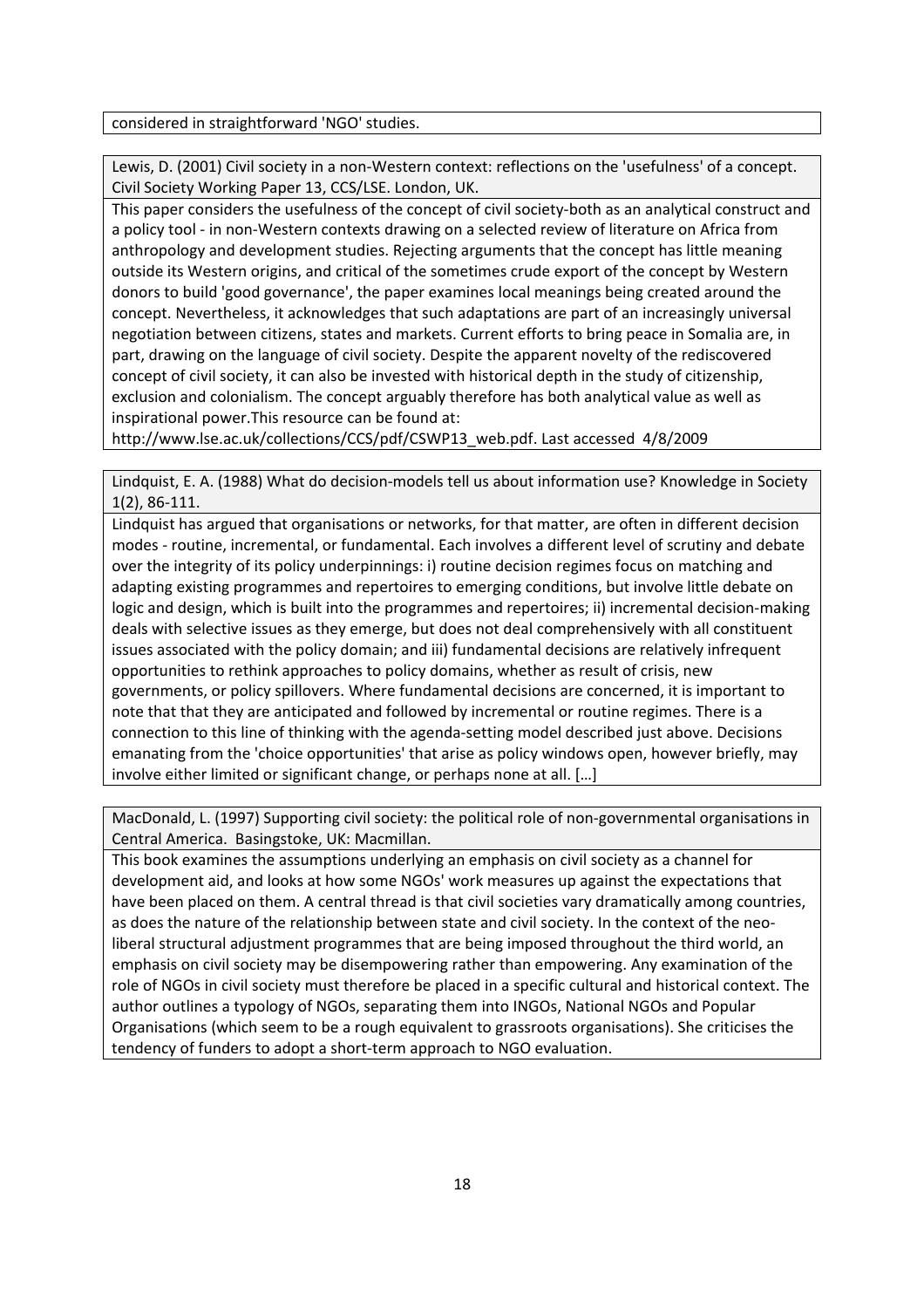Macdonald, T. (2004) We the peoples: the democratic authorization and accountability of NGOs in global governance. Paper presented to ISTR Sixth International Conference on Contesting Citizenship and Civil Society in a Divided World, Ryerson University and York University, 11‐14 July. Toronto, Canada.

The perceived legitimacy that underpins NGOs' increasing influence in global politics derives to a significant degree from their claims to serve as legitimate democratic representatives of global citizens. However, much scepticism remains about the democratic legitimacy of NGOs. Many critics of NGO participation challenge the legitimate status of NGO constituencies, labelling them pejoratively as 'interest groups' with no special entitlement to representation. Critics of NGO participation also question how 'representative' NGOs actually are of the constituencies for whom they purport to speak. They point out that NGOs are unelected and unaccountable, arguing that, unlike national governments, NGOs 'need not answer to the broad public they claim to represent'.

Maglio, I. and R. Keppke (2004) The city of São Paulo strategic master plan ‐ the making of: from pressure groups to NGOs. Paper presented to ISTR Sixth International Conference on Contesting Citizenship and Civil Society in a Divided World, Ryerson University and York University, , 11‐14 July. Toronto, Canada.

The city of São Paulo - the second largest city in Latin America in politico-economic significance produced 13.66% of national GDP in 2002, highlighting the extreme regional unbalance that characterises Brazil. The city's income concentration segregates in its territory a few high‐quality urban pattern small clusters surrounded by a sea of socio‐environmental degradation. One‐third of its 96 regional districts are located in the fringe of the city under the territorial exclusion line. In the last decade, as exclusion from consolidated areas has increased, the population of degraded areas has triplicated.

Malena, C. (2000) Beneficiaries, mercenaries, missionaries and revolutionaries: "unpacking" NGO involvement in World Bank‐financed projects. IDS Bulletin 31(3), 19‐34. Brighton, UK: IDS. This article critically examines the involvement of NGOs in World Bank‐supported development projects. It attempts to 'unpack' NGO involvement in Bank projects by shedding light on the variety of motivations that NGOs may have for working with the Bank and vice versa. The article identifies four distinct forms of NGO involvement, based on the primary purpose of that involvement. It shows how each of these forms ‐ NGOs behaving as 'beneficiaries', 'mercenaries', 'missionaries' or 'revolutionaries' ‐ brings with it a distinct set of potential benefits and challenges. The article concludes that it is important for both the Bank and NGOs to be explicit about why, in any given situation, they are choosing to work together and what they expect from the collaboration. This is essential: i) as a first step towards negotiating working relationships that are more productive and ii) to avoid creating unrealistic expectations (and subsequent disillusionments) regarding NGO 'partnership' in Bank operations.

Malena, C. (2004) The role of civil society in holding government accountable: the concept and emerging practice of "Social Accountability". Paper presented to ISTR Sixth International Conference on Contesting Citizenship and Civil Society in a Divided World, Ryerson University and York University, 11‐14 July. Toronto, Canada.

This panel explores conceptual and operational features of 'social accountability' with an emphasis on developing country contexts. Social accountability is here used to refer to the broad range of actions and mechanisms (beyond voting) that citizens, communities, civil society organisations (CSOs) and independent media can use to hold government officials and bureaucrats accountable. These include, for example, participatory budgeting, public expenditure tracking, citizen monitoring of public service delivery, citizen advisory boards, lobbying, and advocacy campaigns.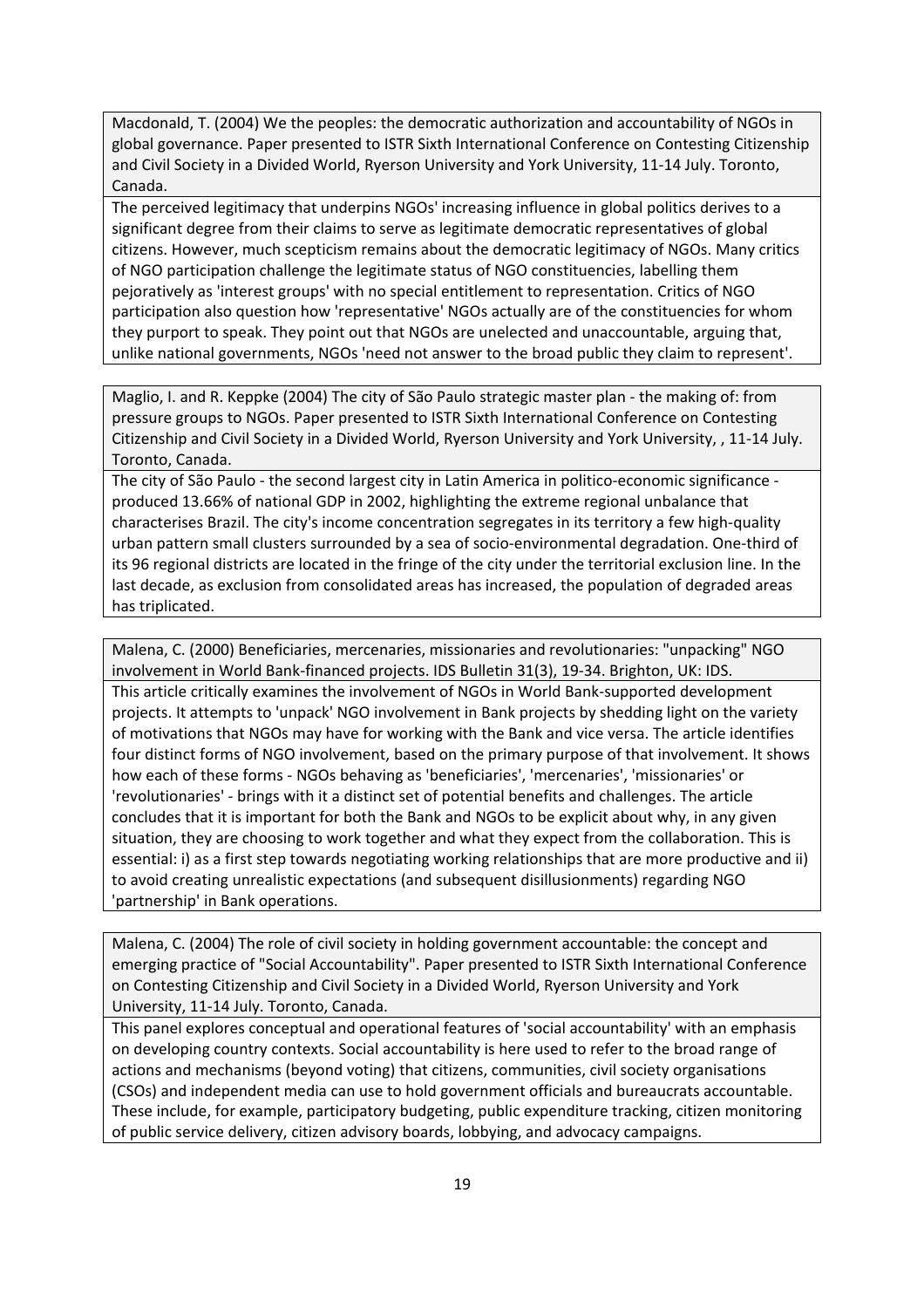Maxwell, S. (2000) Is anyone listening? GDNet. Paper for Bridging Research and Policy. GDNET. This paper starts from the observation that there is a great deal of research activity, with an uncertain impact on policy. It briefly reviews various inputs into the debate on research/policy linkages, and highlights the need to understand the policy process and to attempt to see issues from the policy‐makers' perspective. This includes the need to develop a more thorough understanding of policy that includes policy implementation; 'policy is what policy does'. It also touches on ways of making use of 'policy narratives' and 'epistemic communities', as well as entrance points into the literature on campaigning. The paper concludes that if researchers are to have an impact on policy, they need to build up an understanding of how policy is made and how it is implemented.

Maxwell, S. (2003) Does evidence matter? Policy entrepreneurship. Presentation at 'Does Evidence Matter' Meeting Series, Meeting 7 on Policy Entrepreneurship, 11 June. London, UK: ODI.

Maxwell spoke on the topic of how researchers can be successful policy entrepreneurs. He introduced the topic by referring to a quote that illustrated how inept researchers can sometimes be at engaging with policy processes: '…government ministers and civil servants were scathing about some of the [research] work they receive. This is claimed all too often to speak naively of policy issues, demonstrate little or no awareness of current policy, is over-technical and sometimes need drastic editing to make it readable to key players.' (Commission on the Social Sciences 2003).This resource can be found at:

http://www.odi.org.uk/Rapid/Meetings/Evidence/Presentation\_14/Maxwell.html. Last accessed 4/8/2009

Muchie, M. (2004) Can civil society resurrect the emancipatory project in Africa? Paper presented to ISTR Sixth International Conference on Contesting Citizenship and Civil Society in a Divided World, Ryerson University and York University, 11‐14 July. Toronto, Canada.

An independent voice of civil society has emerged clearly since the democratisation wind began to blow across the continent from the late 80s and early 90s. The last twenty years have been dubbed as the decades of civil society revival and resurrection. Civil society stakeholders have continued to express growing public interest and aspiration from an independent organisational and social location to widen the franchise and extend the empowerment of the population. There has been growing active engagement in the democratic reform processes and political elections in Africa. Civil society has turned into a site where the left has been shopping for a new strategic space to redress the inequities born from market power and state power. Whether civil society as a terrain can provide that clarity to weave an emancipatory project remains contested. For a start, the left has to create its own definition of civil society and distinguish it from liberal and neo‐conservative presentations of the concept. However, the emancipatory appropriation of a vastly diffuse concept is endlessly problematic.This resource can be found at:

http://www.jhu.edu/~istr/conferences/toronto/abstracts/Muchie.pdf

Mulgan, G. (2003) Facing the future: engaging stakeholders and citizens in developing public policy. National Institute of Governance Conference, 23‐24 April. Canberra, Australia.

Geoff Mulgan, Director of the Strategy Unit in the UK Cabinet Office, maps current trends in the use of knowledge in government, and proposes new strategies and directions to improve it. Mulgan suggests that both government and society are better informed and more interested in knowledge and evidence than ever before. Greater transparency in the working practices of international governments and institutions has incentivised and enabled the sharing of policy ideas globally. Although evidence based policy‐making is far from new, the current policy arena demands knowledge rooted in diverse sources, highly integrated in both theoretical and practical expertise. An attempt to address this challenge is reflected in the working practices and structure of the Strategy Unit, which is made up of a range of civil servants, and others from academia, business or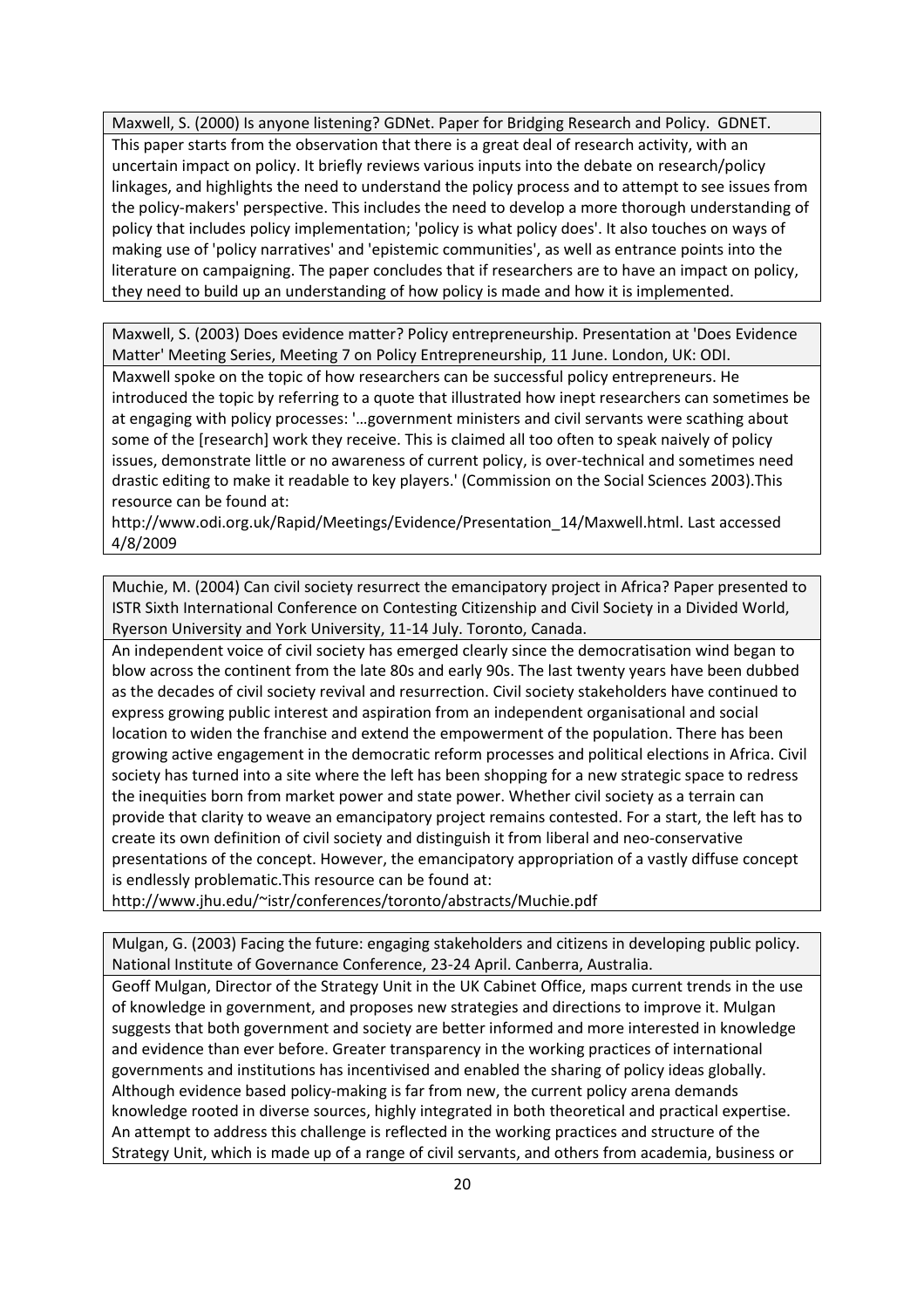the voluntary sector, generalists and specialists; and those with front‐line experience.

Najam, A. (1999) Citizen organizations as policy entrepreneurs. In D. Lewis (Ed.) International perspectives in voluntary action: reshaping the third sector. London, UK: Earthscan. This chapter seeks to understand how citizen organisations, in their various roles, interact with the policy process. It sets the task of constructing an analytic template for the full range of policy services which citizen organisations provide in sustainable development, using examples from North and South. Najam aims to work towards an explanation of policy influence which spans the entire global citizen sector rather than only its substantive or geographic sub‐sectors.

Omar, R. (2004) Does public policy need religion? The importance of the inter‐religious movement. Cape Town, South Africa: Claremont Main Road Mosque.

This paper investigates whether public policy needs religion. How should public policy be devised and arrived at in a democracy? What key indicators should guide the formulation of public policy? How should religion relate to public policy in a modern secularised society? Should they have no significant relationship at all and should religion be privatised? Or is religion so important that it should dominate public policy? Which competing religious discourses should be privileged by public policy formulators? And what are the political implications of such religious privileging? This paper explores these questions in the context of the first five years of South Africa's non-racial democracy.

Ottaway, M. and T. Carothers (2000) Funding virtue: civil society aid and democracy promotion. Washington DC, USA: Carnegie Endowment for International Peace.

This book examines the recent influx of aid, especially from the US, which has been directed at building civil society. It asks four key questions: What conceptions of civil society do aid providers employ? How do these conceptions relate to local realities in the recipient countries? Where do the programmes made a difference, and where do they fall short? How can civil society aid be improved?

Pennar, K. (1997) A helping hand, not just an invisible hand. Business Week, 24 March, 70‐72.

This commentary begins by briefly sketching the debate between the promoters of free markets and government intervention. The tenets of the free market as championed by Milton Friedman have created a new orthodoxy producing impressive records of economic growth. Free markets, however, do not ensure that the fruits of growth are equally distributed. Some commentators, such as George Soros, are becoming increasingly troubled by the limitations of free markets, especially in the era of globalisation, and are calling for government interventions to ameliorate the effects of 'unbridled self-interest and laissez-faire policies.' The existence and implications of widening income disparities are examined in light of these two positions. Pennar suggests that neither market nor government responses may be sufficient to address such inequalities, and that attention needs to be refocused on the role of community or civil society. She states that while this sector is independent, it nevertheless develops 'bonds and linkages' with the market and government that impacts community welfare. She cites the work of Robert Putnam as suggesting that civil society has an impact on economic performance. While liberals and conservatives may approach this issue from different positions and for different purposes, she concludes that a focus on the economic role of civil society can reinvigorate the traditional debate on the merits of the market versus the government.

Perlas, N. (1999) Shaping globalisation: civil society, cultural power and threefolding. Cape Town, South Africa: Novalis Press.

This short book looks at how civil society organisations can innovate to achieve policy influence within a globalised world. It takes a case study from the Philippines, looking at how a community of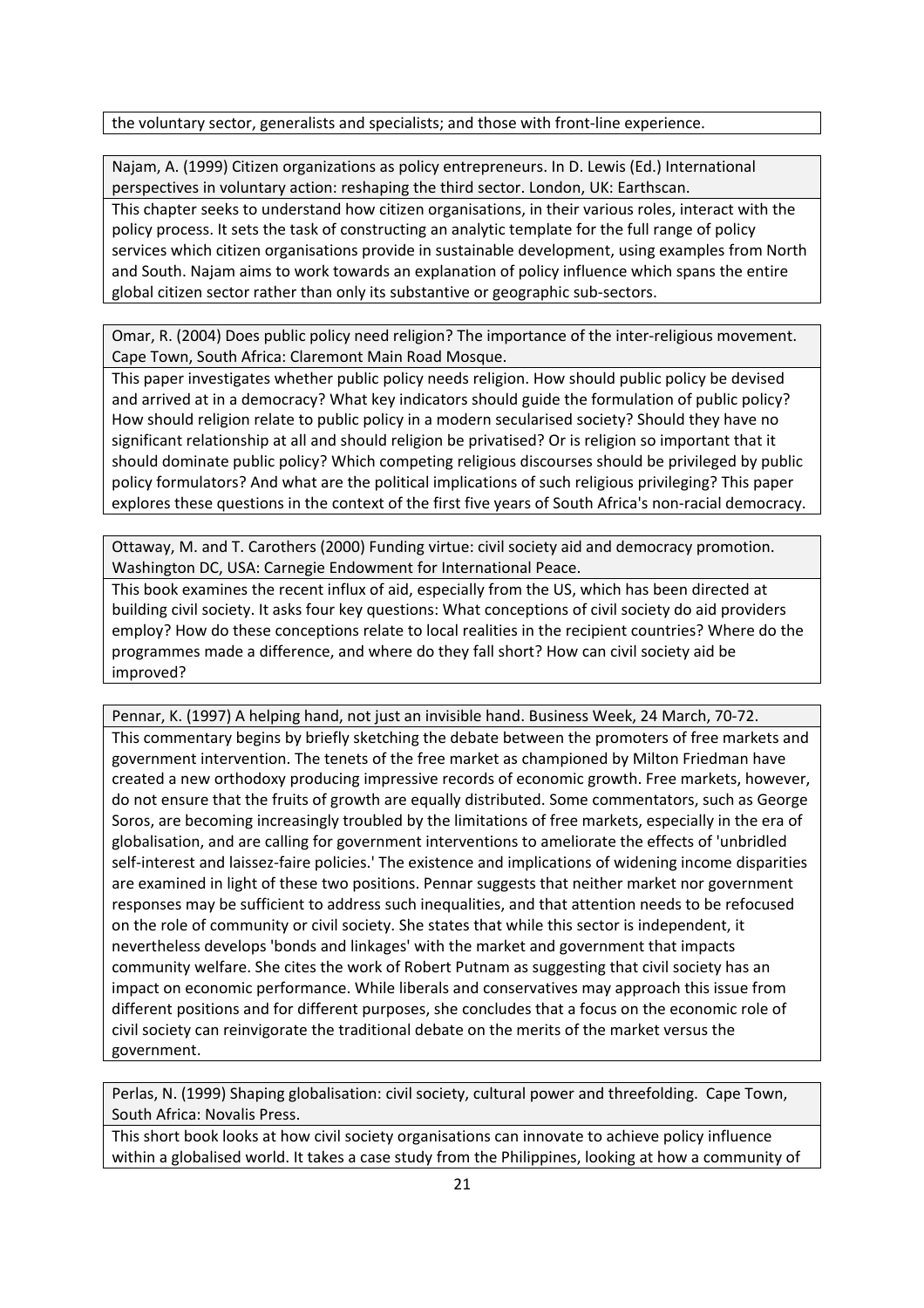CSOs came together to negotiate with the government on the Philippine 21 Agenda ‐ a set of recommendations for building sustainable development. Working through this example, Perlas draws out an argument on the nature and role of civil society. Perlas argues that the best way for civil society to be critically engaged with political and economic issues is to develop a reflexive understanding of itself as a cultural institution ‐ this allows it to develop better strategies, tactics and ideas. Fundamentally, CSOs need to understand the power and potency of their cultural power. This is a central element of integrating cultural, political and economic interests ‐ or, to put it another way, 'three-folding' civil society, the state and the market.

Pettifor, A. (2004) Does evidence matter? Policy entrepreneurship. Presentation at ODI Does Evidence Matter Meeting Series Meeting 7 on Policy Entrepreneurship, 11 June. London, UK: ODI.

Ann Pettifor started off by stating that, as far as she was concerned, evidence really did not matter. For example, there is a mountain of evidence on the effects of the AIDS crisis in Africa, and yet this has not mobilised the global community to the extent necessary. So what really matters is making the evidence matter. In 1994, when working with the Debt Crisis Network, there was a lack of information and understanding of the individual debtors, how much debt they owed, and their relationship to the British government.This resource can be found at:

http://www.odi.org.uk/Rapid/Meetings/Evidence/Presentation\_15/Pettifor.html. Last accessed 4/8/2009

Pollard, A. (2004) Making the most of ethnography: bridging research and policy from inside and outside NGOs. Paper presented at NGO Study Group Seminar Ethnography of NGOs: Understanding Organisational Processes. Oxford, UK.

This paper contrasts the strategies used by NGOs in South India with those used by NGO networks in the pacific. Case studies are drawn from SPEECH, a mediation based NGO in Tamilnadu, and PAWORNET, a women's NGO network in Fiji, as documented by High and Riles. These examples are used to consider the creative dialogue between ethnographic understanding and everyday knowledge in NGO work. The paper suggests that NGOs can bolster their effectiveness by capturing the imagination of those involved with them. When NGO networks are 'good to think', they can become more than the sum of its connections.

Pollard, A. and R. Driscoll (2004) Strategic communications in PRSPs: Bolivia case study. ODI Consultation for the World Bank and DFID. London, UK: ODI.

Communications initiatives in the Bolivian PRS have worked towards building constructive links between very diverse groups with fragile relationships. The Bolivian government as a whole has long-term problems with clientelism and corruption, and an acrimonious relationship with a very vocal and internally divided civil society sector. Steps towards bridging these gaps through the PRS process have been made in three ways: First, consultation processes and participative monitoring at the relatively stable and coherent level of municipalities were undertaken. Secondly, an independent consultation on the PRSP was conducted by the Catholic Church ‐ an organisation which cuts across disparate civil society groups ‐ and run in parallel to the government‐led National Dialogue. Finally, think tanks, such as ILDIS, have worked to mediate between government and the general public by promoting more informed and constructive debate. Steps are also being taken within the donor community to develop closer collaboration among themselves, with DFID leading a new network of bilateral donors. The links between donors and other stakeholders however have room for improvement: there have been calls for donors to capitalise on the success of the Bolivian think tank sector, and invest in research and analysis which can promote a better match between donor expectations of government, and its practical capacities.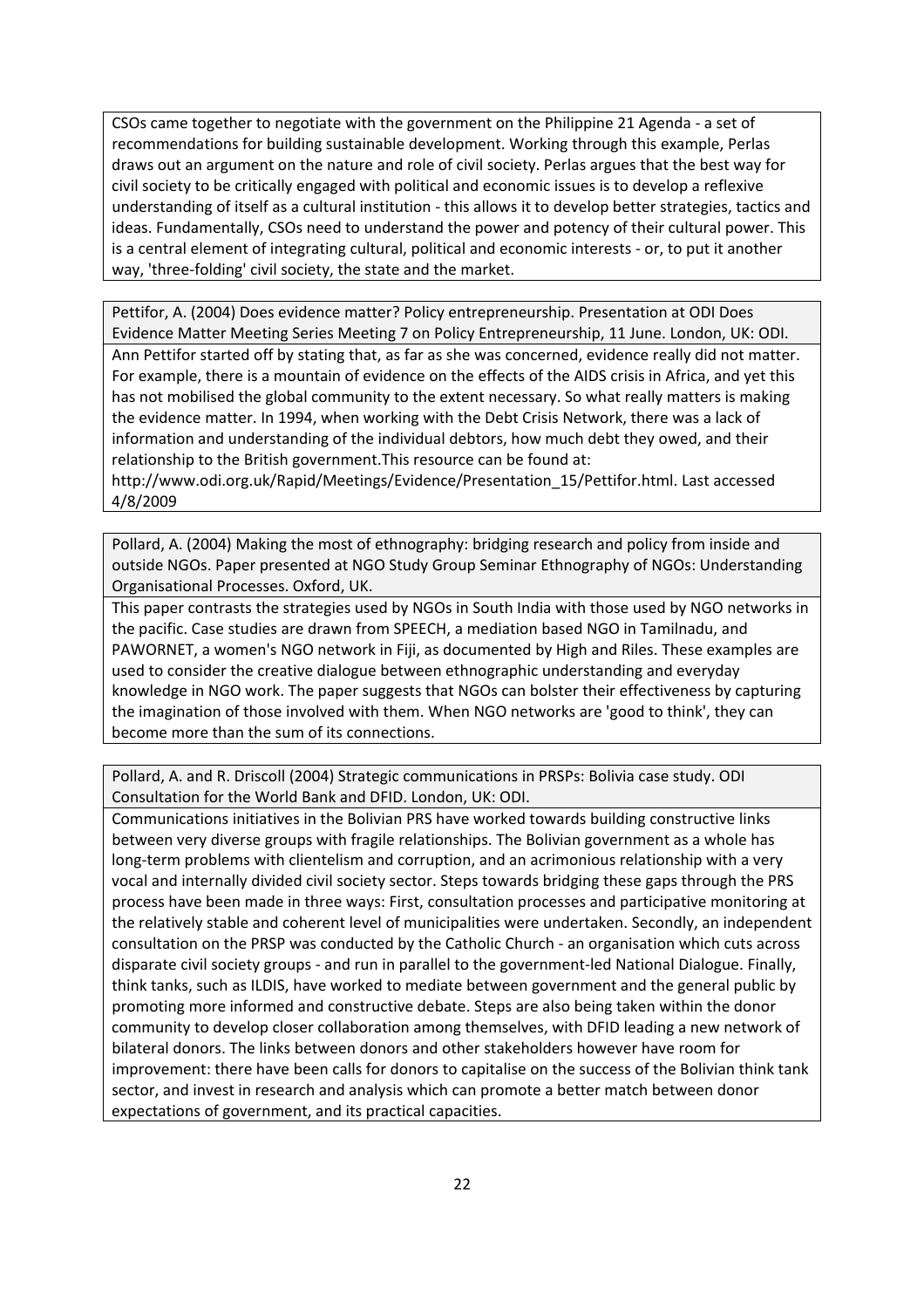Porter, R. W. and S. Prysor‐Jones (1998) Making a difference to policies and programmes: a guide for researchers. Monograph Series 1. Entebbe, Uganda: ECAPAPA.

Putnam, R. (2000) Bowling alone. New York, NY, USA: Simon & Schuster.

This widely read and highly influential book documents the 'disintegration' of American society, looking at why Americans are increasingly leading lonely and disconnected lives. It examines the causes and consequences of this phenomenon and considers the options for rebuilding American civil society, popularising the term 'social capital'.

Reilly, B. and R. Phillpot (2004) Making democracy work" in Papua New Guinea: social capital and provincial development in an ethnically fragmented society. Asian Survey 42(6), 906‐27. Papua New Guinea offers an intriguing opportunity to examine the link between social capital and development. A stable democracy despite substantial social fragmentation, Papua New Guinea was decentralised between 1976 and 1995 into nineteen provinces with high degrees of autonomy. These provinces had widely divergent economic performances during this period. A primary comparison between provincial development and provincial performance (effectiveness of provincial government) showed little correlation, indicating that strength of government does not alone account for these economic differences

Riddell, R. C., S‐E. Kruse, T. Kyollen, S. Ojanpera and J‐L. Vielajus (1997) Searching for impact and methods: NGO evaluation synthesis study. Report produced for the OECD/DAC Expert Group on Evaluation. Helsinki, Finland: Department for International Development Cooperation, Ministry of Foreign Affairs.

When it was finished in the year 2000, this was the most definitive study of NGO impact to date, primarily because of the breadth of its coverage and detail of its analysis. The study aimed to synthesise the impact of non‐governmental organisation (NGO) development projects, working largely from evaluation reports, as well as other methods for assessing impact. The information was gathered from evaluation reports commissioned by donors, and data gathered (through reports and interviews) in 13 country case‐studies, undertaken in both donor and Southern countries. The overall study comprises two volumes, the main report (125 pages), and appendices (375 pages), which contain the case studies and an extended bibliography

Roe, E. (1991) Development narratives. World Development 19(4), 1065‐70.

Roe argues that development policies are often based on arguments, scenarios and narratives that do not stand up to closer scrutiny. Frequently, the narratives are directly contradicted by experience in the field. In spite of this, the narratives persist and continue to inform policy-making. The most obvious reaction is to dismiss the narratives as myths or ideologies, and to call for more rational policy‐making or a more learning‐based process.

Rojas, O. (1999) The role of civil society organisations in sustainable development' in CIVICUS Civil society at the millennium. West Hartford, CT, USA: Kumarian Press.

This chapter looks at the role of CSOs in promoting and implementing sustainable development, providing a historical analysis of how CSOs and sustainability have been linked. Sustainable development is a relatively new concept, appearing over the last two decades to integrate social and economic development with ecological concerns ‐ to balance the needs of current and future generations. An implicit value is placed on balancing the needs of available resources, reducing consumption, promoting environmentally friendly forms of production. CSOs are both social and civic actors; their values are linked to defending sustainable development: CSOs find their legitimate and true expression in these values.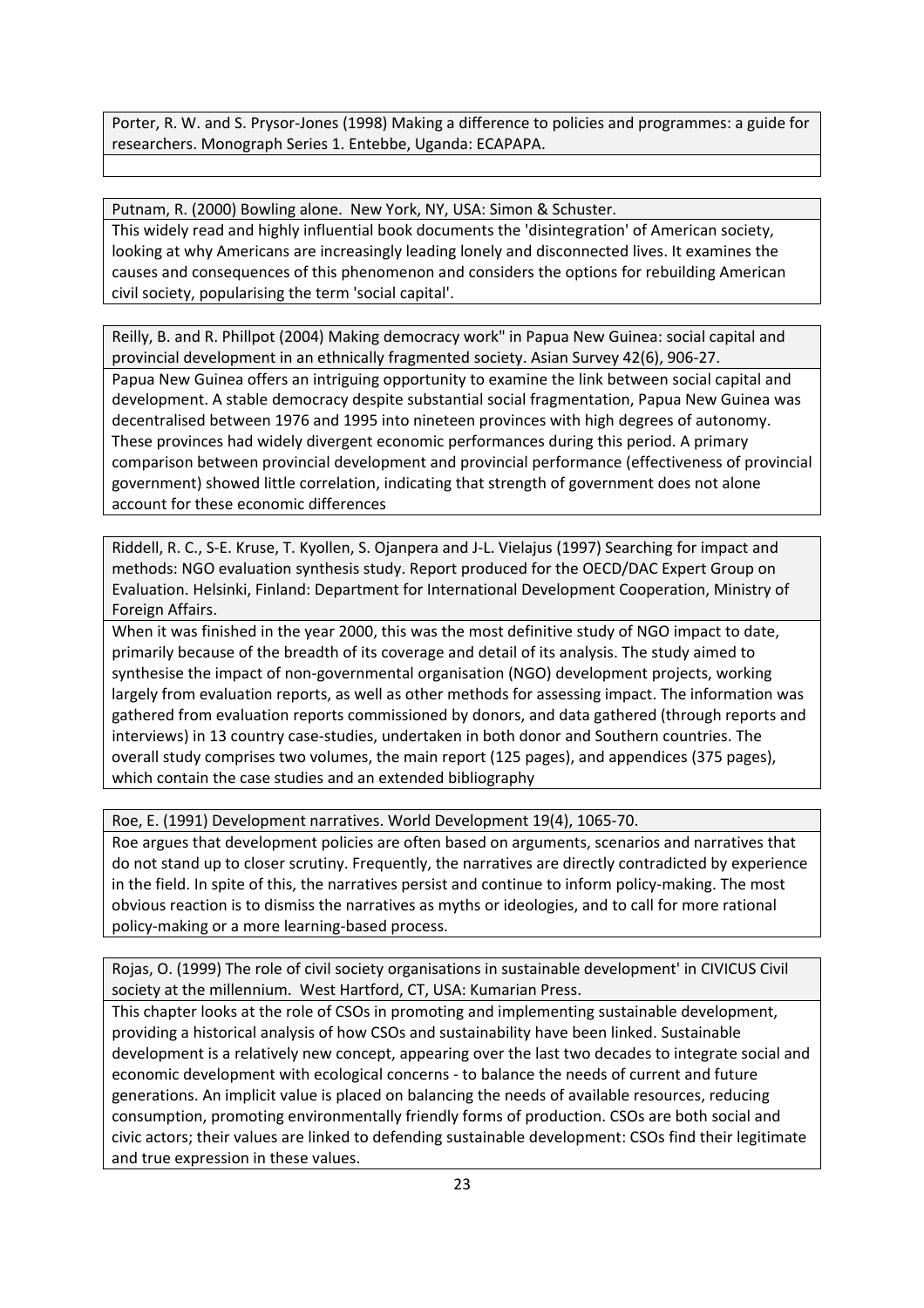Sabur, M. (2004) Case study of the Asian Muslim Action Network (AMAN). Case study for WFDD. Birmingham, UK: WFDD.

The Asian Muslim Action Network (AMAN) brings together individuals, groups and Muslim associations in Asia and subscribes to a progressive and enlightened approach to Islam. Since its inception in 1990, AMAN has been engaged in human resource development and facilitated forums for individuals, whether Muslim or of other faiths, who are working for the eradication of poverty, environmental protection, human rights, social justice, interfaith and inter-cultural dialogue, and communal harmony and peace.

Skinner, M. and M. Rosenberg (2004) Co‐opting voluntarism: ideology, long‐term care reform and the voluntary sector in Ontario, Canada. Paper presented to ISTR Sixth International Conference on Contesting Citizenship and Civil Society in a Divided World, Ryerson University and York University, 11‐14 July. Toronto, Canada.

This paper explores the relationship between health care restructuring and voluntarism within the context of Ontario in the 1990s. In particular, it critically assesses the changing role of voluntary sector organisations with respect to the provision of long-term care, and it does so in light of the extensive restructuring of public services in the province during the last decade. The study involves a comparative analysis of two long‐term care reform models that were developed by ideologically opposed provincial governments (i.e. social democratic vs. conservative) during the 1990s to address the longstanding need for better access, increased coordination and greater equity across Ontario's health care system. The study focuses on the development of the 'Multi-Service Agency', a centrally planned model featuring public provision, and the 'Community Care Access Centre', a managed competition model featuring private provision, in order to shed light on the impact of different public service restructuring strategies on the voluntary sector. The two models from the Ontario case study are representative of challenges facing other provincial and national welfare systems, and therefore are of considerable analytical interest.This resource can be found at: http://www.jhu.edu/~istr/conferences/toronto/abstracts/Skinner.pdf

Srivastava, R. (2003) Swadhyaya: a movement experience. Case study for WFDD. Birmingham, UK: WFDD.

Continuity of cultural realignment has been endemic to India's civilisational impulses. What is different today is that these alternatives are playing a vital role in responding and adjusting to the main currents of secular culture that have surfaced in the second half of the nineteenth century and have permeated the public domain in general, and dominant institutions in particular. Contemporary India has seen several such efforts towards realignment of ordinary life purposes and the moral urge towards self‐fulfilment. Many of these efforts have floundered because either they have lacked a coherent set of ideas to equip the people to cope with the world as it is evolving or have lacked the means and confidence to successfully implement those ideas. Of the ones that have succeeded and are apparently succeeding, Swadhyaya readily comes to mind.

Stone, D., S. Maxwell and M. Keating (2001) Bridging research and policy. International Workshop funded by DFID, 16‐17 July. Warwick, UK: Warwick University.

This paper is about the relationship between research and policy ‐ specifically about how research impacts on policy, and about how policy draws on research. It might be thought that the relationship is straightforward, with good research designed to be relevant to policy, and its results delivered in an accessible form to policy-makers - and with good policy-making securely and rationally based on relevant research findings. In fact, this is far from the case. The link from research to policy might not be straightforward.This resource can be found at: http://www.gdnet.org/pdf/Bridging.pdf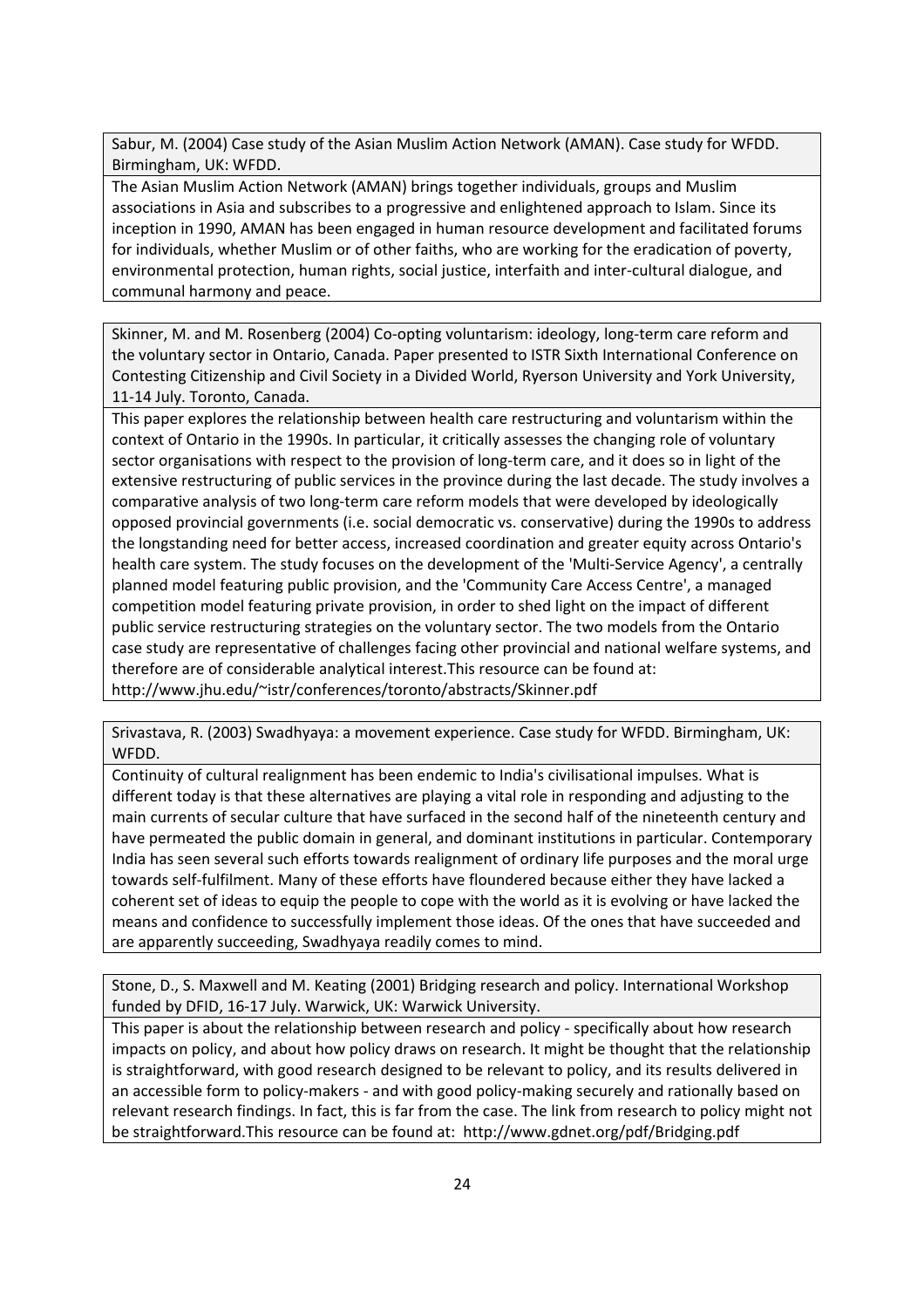Struyk, R. (2000) Transnational think tank networks: purpose, membership and cohesion. Washington DC, USA: Urban Institute.

This short paper provides a brief overview over issues related to think tank networks. Think tank networks are different from public policy networks in that think tank networks are usually made up of organisations with more or less the same interests and fundamental views. In this respect they are similar to epistemic communities. Think tank networks are typically characterised by webs of relatively stable relationships and informal interactions based on these relations. They are also generally non‐hierarchical, and attempt to pool and share resources in a mutual manner

Sutton, R. (1999) The policy process: an overview. ODI Working Paper 118. London, UK: ODI. This paper offers an introduction to analysis of the policy process. It identifies and describes theoretical approaches in political science, sociology, anthropology, international relations and management.This resource can be found at:

http://www.odi.org.uk/publications/working\_papers/wp118.pdf. Last accessed 4/8/2009

Thompson, S. and R. Dart (2004) Third sector discourse(s) on welfare recipients: how framing affects the social policy landscape. Paper presented to ISTR Sixth International Conference on Contesting Citizenship and Civil Society in a Divided World, Ryerson University and York University, 11‐14 July. Toronto, Canada.

What are the discourses of non-profit organisations around the 'subjects' of social welfare advocacy ‐ the poor and marginal, for whom social welfare exists? What are the implications of these discourses for social welfare reform and the development of an active citizenry? It is widely agreed that the third sector has, and should have, important roles in social policy debates (Taylor and Wilkinson 2001), and that advocacy by third sector organisations can be influential in particular in the way that social policy is framed (Blockson and Van Buren 1999). Recent threats to social welfare, and particularly those from 'neo‐liberal' social policy landscapes, where social policy discourses now emphasise responsibilities over rights, 'self-sufficiency' over social programme entitlement, and market mechanisms over governmental supports, suggest the role of non-profit advocacy is even more crucial. However, the role of non-profit advocacy, and specifically the way that this advocacy constitutes the 'subjects' of welfare policy (i.e. the poor), is neither well understood nor have its implications been considered.

Tulleken, L. and W. Tyndale (2004) Community AIDS Response (CARE). Background Report. CARE (Community AIDS Response) is a significant not‐for‐profit South African NGO, born out of prayer and faith three years ago and acknowledged by Bristol Myers Squibb's 'Secure the Future Foundation' as representative of best practice in the AIDS arena.

UNDP, World Bank and Club Ekonomika (2000) Understanding and building social capital in Bulgaria: a development imperative. Report of Workshop of Club Economika, United Nations Development Programme (UNDP), and World Bank, June 23. Sofia, Bulgaria.

Van der Linde, A. and R. Naylor (1999) Building sustainable peace: conflict, conciliation, and civil society in northern Ghana. Oxfam Working Papers. Oxford, UK: Oxfam. Can NGOs offer added value to official reconciliation initiatives in the aftermath of conflict? How should donors support local peace brokering, peace facilitation training and conflict early warning mechanisms?